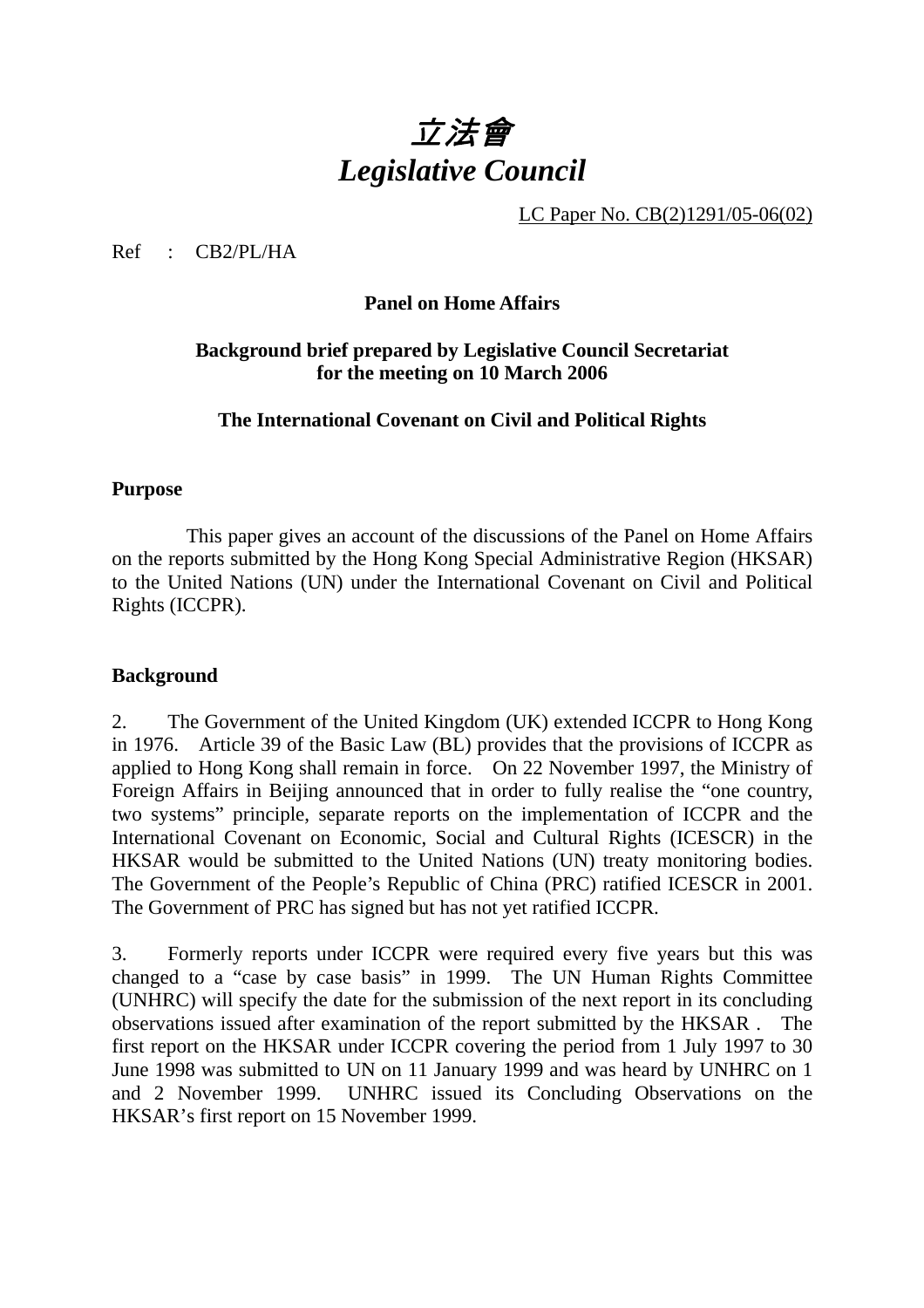4. The second report of the HKSAR under ICCPR was submitted to UN in January 2005, and the related hearing will be held on 20 and 21 March 2006.

#### **Panel discussions on the first report of the HKSAR under ICCPR**

#### First report submitted in 1999

5. The Panel on Home Affairs discussed the first report of the HKSAR submitted to UN under ICCPR with the Administration at its meeting on 21 January 1999. Before the UN hearing on the first report, the Panel further discussed the report with deputations and the Administration at its meetings on 23 September and 12 October 1999. The major issues raised by members at these meetings are summarised in paragraphs 6 to 21 below.

#### Major issues raised by members

### *Establishment of the Provisional Legislative Council*

6. Ms Emily LAU expressed dissatisfaction that the first report of the HKSAR had described the Provisional Legislative Council (PLC) as part of the government system of the HKSAR and had not included details of the controversy over the formation of PLC. The Administration responded that paragraphs 455 to 457 of the report had addressed different opinions regarding the legitimacy of PLC, and the Court of Final Appeal (CFA) had confirmed the constitutional validity of the establishment of PLC.

7. Ms Emily LAU criticised that the first report of the HKSAR had failed to mention that about one to two million people in the HKSAR had lost their right to vote, as a result of the reduction of the electorate for functional constituencies (FCs) in the 1998 Legislative Council (LegCo) election. The Administration explained to the Panel that the FC system in 1998 had ensured the formation of a representative LegCo by allowing different sectors to have a voice in the legislature, and the system was accepted by the community. The Administration also pointed out that the report had made it clear that the FC system was a transitional arrangement, as BL had provided that all LegCo Members would ultimately be returned by universal suffrage.

### *Interpretation of provisions of BL by the Standing Committee of the National People's Congress*

8. In January 1999, CFA heard the right of abode cases of *Ng Ka Ling and Chan Kam Nga*. In delivering its judgment, CFA concluded that it was not required to refer BL22(4) and BL24(2)(3) to the Standing Committee of the National People's Congress (NPCSC) for interpretation. The HKSAR Government was of the view that the CFA's understanding of BL22(4) and BL24(2)(3) might not truly accord with the legislative intent and sought the NPCSC's interpretation of these provisions.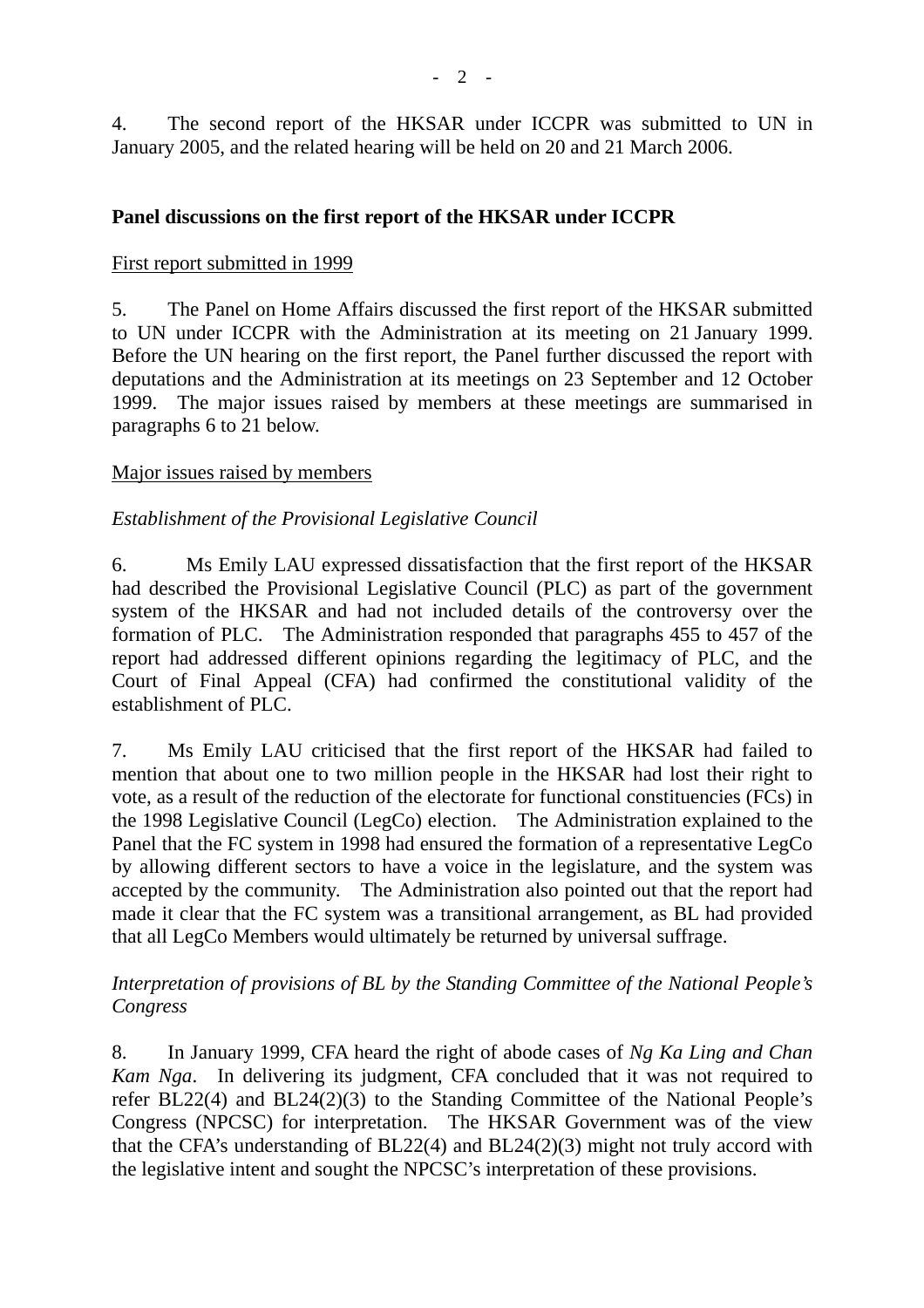9. In response to members' concern about the impact of the interpretation of BL24(2)(3) by NPCSC on the rule of law, the Administration explained that it had carefully considered all options for resolving the problem, including seeking an amendment of the relevant provisions of BL or seeking an interpretation of those provisions. The Administration considered that both options were lawful and constitutional under BL. The Administration had decided to seek an interpretation because an amendment would change the legislative intent of the relevant provisions.

## *Removal of claimants of the right of abode*

10. Some members expressed concern about a case in which two illegal immigrants who were claimants of the right of abode in the HKSAR had been removed by the Immigration Department (ImmD) notwithstanding that judicial proceedings on an application for injunction against the removal had been in progress. They pointed out that government departments normally would not take action on any criminal or civil case for a period of 42 days, if there were pending court hearings on that case.

11. The Administration explained to the Panel that an application for legal aid made by an illegal immigrant did not constitute sufficient ground for a scheduled repatriation to be suspended. ImmD normally would only suspend a repatriation action when application for legal aid had already been granted to the illegal immigrant concerned.

12. Mr Albert HO pointed out that the Legal Aid Department (LAD) would not request a government department to defer enforcement action against a legal aid applicant unless there was a good chance that legal aid would be granted. In the case concerned, legal aid had subsequently been granted and the court had also granted an injunction order against the removal order. Mr HO was of the view that ImmD should have exercised discretion and deferred repatriation action pending LAD's decision.

### *Abolition of the Provisional Municipal Councils*

13. Mr Albert HO expressed concern about the proposed abolition of the two Provisional Municipal Councils (PMCs) which comprised more elected members than LegCo, possessed policy-making powers in municipal services with financial autonomy and were supported by executive departments to implement their policies. Mr HO considered that the proposed abolition which was a retrograde step in the development of democracy contravened Article 25 of ICCPR. He also considered that it would deprive the public of an important right to participate in elections.

14. The Administration responded that while Article 25 of ICCPR provided that every citizen should have the right to take part in the conduct of public affairs directly or through freely chosen representatives, it had not prescribed the form and powers of institution to be established for the conduct of public affairs. The Administration pointed out that after the abolition of PMCs, the public could participate in the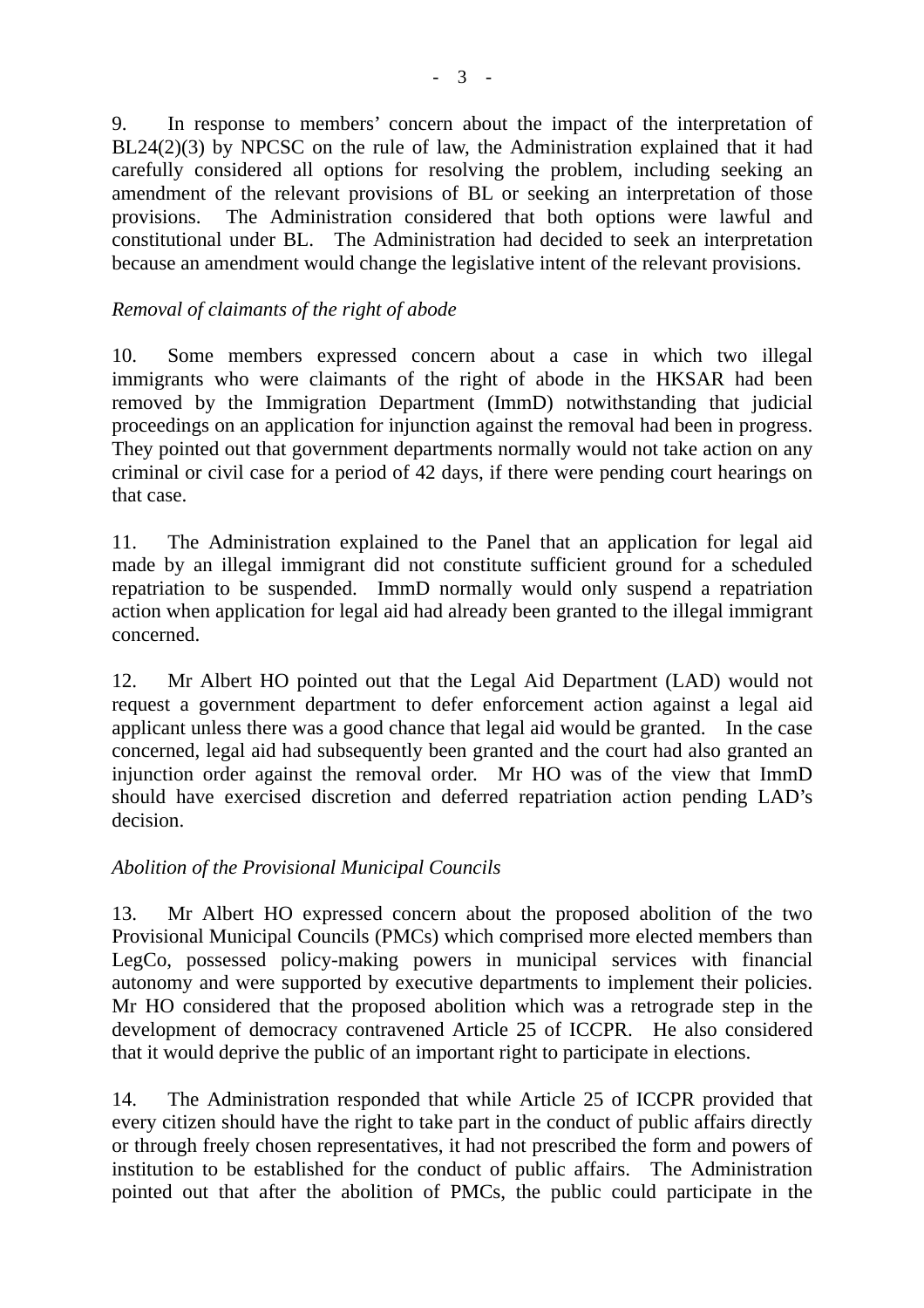conduct of public affairs directly or indirectly through LegCo, District Councils, the proposed Food and Environment Bureau, the proposed Culture and Heritage Commission and the proposed Advisory Council on Food and Environmental Hygiene.

## *Reservations and declarations under ICCPR*

15. Ms Emily LAU urged the Administration to review and withdraw the existing reservation with respect to Article 25(b) of ICCPR. Article 25(b) provides that every citizen shall have the right and the opportunity to vote and to be elected at genuine periodic elections which shall be by universal and equal suffrage and shall be held by secret ballot, guaranteeing the free expression of the will of the electors. The Administration informed the Panel that it was reviewing the reservations and declarations in the light of the current constitutional, legal, social and economic situation. The Administration considered it necessary to retain at least some reservations, either in their present or in modified form, and it had no intention of withdrawing the reservation in respect of Article 25(b) which had existed at the time of ratification of ICCPR by UK.

### *Public meetings and processions*

16. Mr LEE Cheuk-yan expressed disagreement with paragraph 380 of the first report of the HKSAR which stated that "the Police have not prohibited or objected to any public meetings or processions since the amendments (to the Public Order Ordinance) came into effect on 1 July 1997". He considered that the cordoning off of certain areas by the Police to prevent demonstration to be held near to the venues of the reunification ceremony and the World Bank meeting were tantamount to prohibiting public processions.

17. The Administration responded that the Police had not prohibited public processions but had only confined them to certain areas. The Administration pointed out that the major change to the Public Order Ordinance (Cap. 245) made in 1997 was the introduction of a "Notice of No Objection" system for the organisation of public processions. Since the introduction of the system, and up to the time of drafting the first report, the Police had not prohibited or objected to any public meeting or procession.

### *Law Reform Commission's proposal for a Press Council for the protection of privacy*

18. Mr Andrew CHENG had enquired whether the Administration had studied the technical issues relating to the establishment of a Press Council as proposed by the Law Reform Commission (LRC) for the protection of privacy. The Administration informed the Panel that it was studying the consultation paper entitled "Regulation of media intrusion" issued by LRC's Privacy Subcommittee, and would need to examine LRC's final recommendations before taking a view.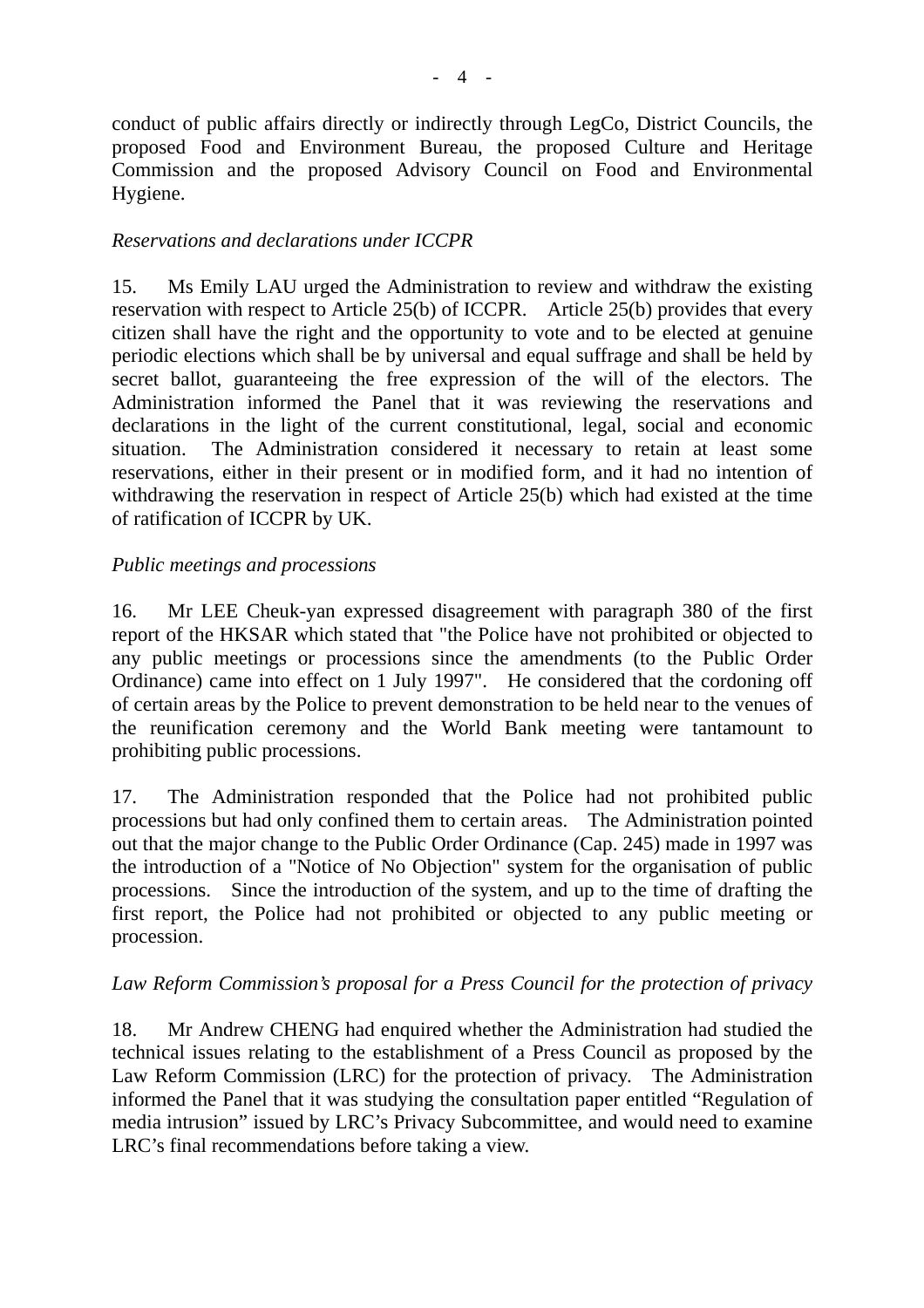19. Members may wish to note that after the issuance of the consultation paper, LRC published its report entitled "Privacy and media intrusion" in December 2004 recommending the establishment of an independent and self-regulating commission by statute to deal with complaints of unjustifiable infringements of privacy perpetrated by the print media. The Panel discussed the relevant recommendations at its meeting on 14 January 2005. The Administration was requested to revert to the Panel on its position regarding the LRC's recommendations as soon as possible.

## *LRC's Report on Arrest*

20. Mr James TO had enquired about the progress made by the Administration in implementing the Report on Arrest published by LRC in 1992, which recommended that a number of provisions of the Police and Criminal Evidence Act 1984 in UK be adopted in Hong Kong. The Administration informed the Panel that the LRC's Report contained a number of recommendations, one-third of which had already been implemented. As regards the remaining recommendations, legislative proposals which empowered the Police to take intimate and non-intimate samples from a suspect without the suspect's consent had been introduced into LegCo, while legislative proposals relating to power of arrest were in the drafting stage. The Administration further pointed out that as a result of the LRC's recommendations, legislative amendments had been made in 1993 to restrict the police's powers of search and arrest in order to ensure consistency with the Bill of Rights Ordinance (Cap. 383).

*Exemption of the Chief Executive from the Prevention of Bribery Ordinance (Cap. 201)* 

21. Ms Emily LAU had queried whether giving the Chief Executive (CE) exemption from the provisions of the Prevention of Bribery Ordinance (POBO) contravened Article 26 of ICCPR. Article 26 states that all persons are equal before the law and BL25 states all Hong Kong residents are equal before the law. The Administration responded that exemption of CE from POBO was a legacy of history and not a deliberate act to confer privileges on CE. The Constitutional Affairs Bureau (CAB) was examining the issue.

22. Members may wish to note that in view of the lack of progress on the Administration's review regarding the application of POBO to CE, the Panel on Constitutional Affairs had formed at its meeting on 30 May 2005 a subcommittee to monitor and examine the issue of devising an appropriate statutory framework of bribery prevention applicable to CE, including in particular the Government's review of POBO. The subcommittee had completed its work and presented its report to the Panel. The Administration has undertaken to introduce legislative amendments to subject CE to the control of POBO. According to the Administration, the relevant bill would be introduced into LegCo by May 2006.

### Concluding observations issued by UNHRC on the first report

23. The Panel on Home Affairs discussed the Concluding Observations issued by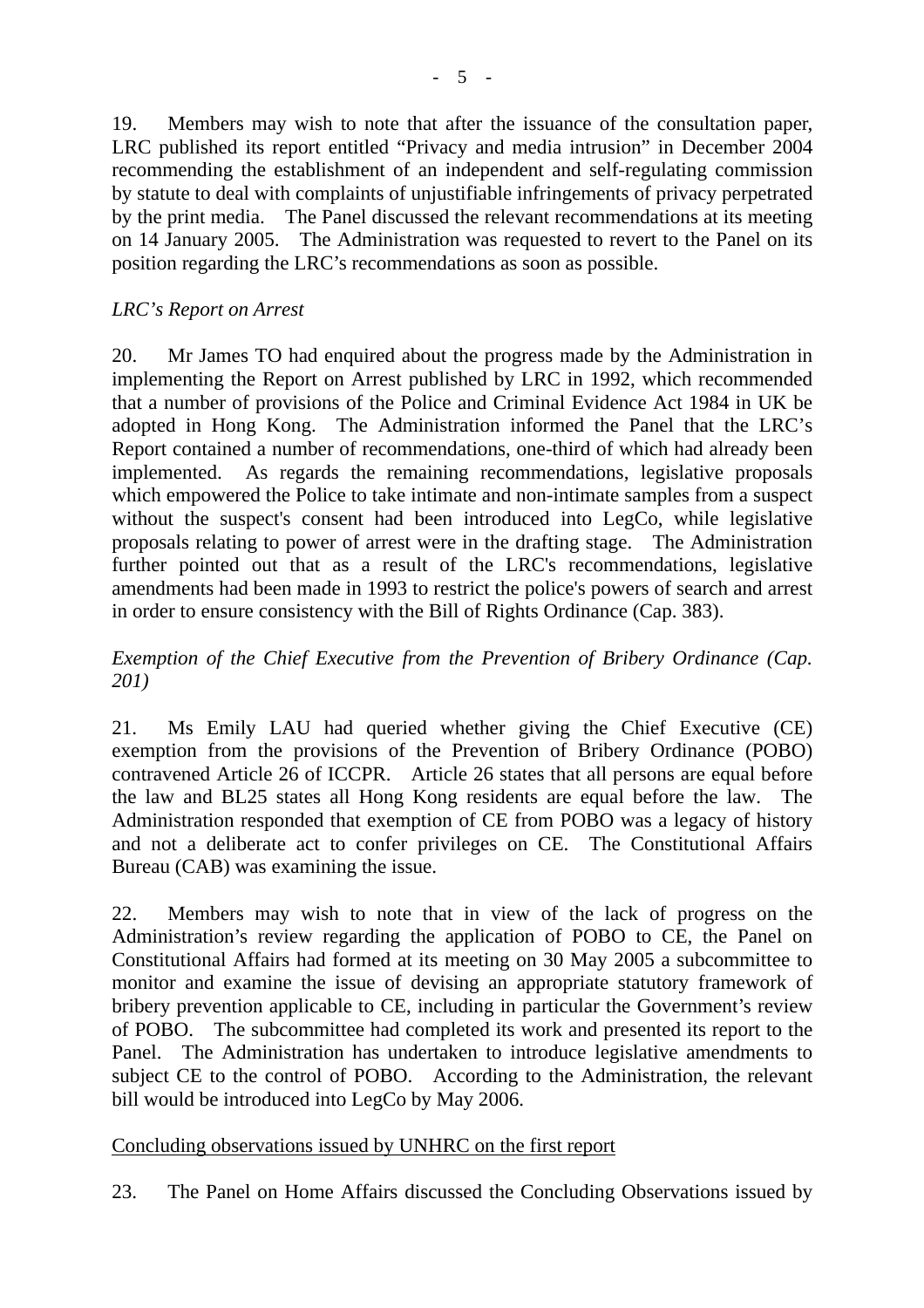UNHRC on the first report of the HKSAR with deputations and the Administration at its meeting on 13 March 2000. The major issues raised by members at the meeting are summarised in paragraphs 24 to 34 below.

#### Major issues raised by members

#### *Establishment of human rights institution in HKSAR*

24. Some members pointed out that UNHRC had repeatedly expressed concern about the absence of an independent human rights institution established by law to investigate and monitor human rights violations in the HKSAR, and the implementation of the rights under ICCPR in the HKSAR.

25. The Administration explained that it did not see any obvious advantage in setting up such an institution because the existing framework for the protection and development of human rights had served Hong Kong well. The Administration pointed out that human rights in Hong Kong were founded on the rule of law, an independent judiciary to provide remedies against infringement of human rights, and a sound legal aid system that assured the citizens of their right to seek legal remedy. These foundations had been strengthened by the constitutional entrenchment of ICCPR and ICESCR under BL39. In addition, safeguards were provided by the Ombudsman's Office, the Equal Opportunities Commission, the Privacy Commissioner's Office and the legislature. Also, non-governmental organisations (NGOs) and the media played an active role in the monitoring process. Furthermore, proposals for new legislation had to be vetted by the Human Rights Unit of the Department of Justice (DoJ) to ensure that they complied with the human rights provisions of BL, before they were introduced into LegCo.

### *Offences of treason and sedition and BL23*

26. BL23 provides that HKSAR shall enact laws on its own to prohibit any act of treason, secession, sedition, subversion against the Central People's Government, or theft of state secrets, to prohibit foreign political organisations or bodies from conducting political activities in the Region, and to prohibit political organisations or bodies of the Region from establishing ties with foreign political organisations or bodies. The Crimes (Amendment) (No.2) Ordinance which was passed in June 1997 dealt with treason and sedition but did not address either secession or subversion as required under BL 23.

27. The HKSAR Government explained to UNHRC in its first report that it was considered prudent to defer the commencement of the Crimes (Amendment) (No. 2) Ordinance until legislative proposals had been formulated to give comprehensive legal effect to BL 23. The pre-existing provisions of the Crimes Ordinance (Cap. 200) on treason and sedition continued to apply in the meantime. UNHRC expressed concern in its concluding observations that the offences of treason and sedition under the Crimes Ordinance were defined in overly broad terms, thus endangering freedom of expression guaranteed under Article 19 of ICCPR. UNHRC also stressed that all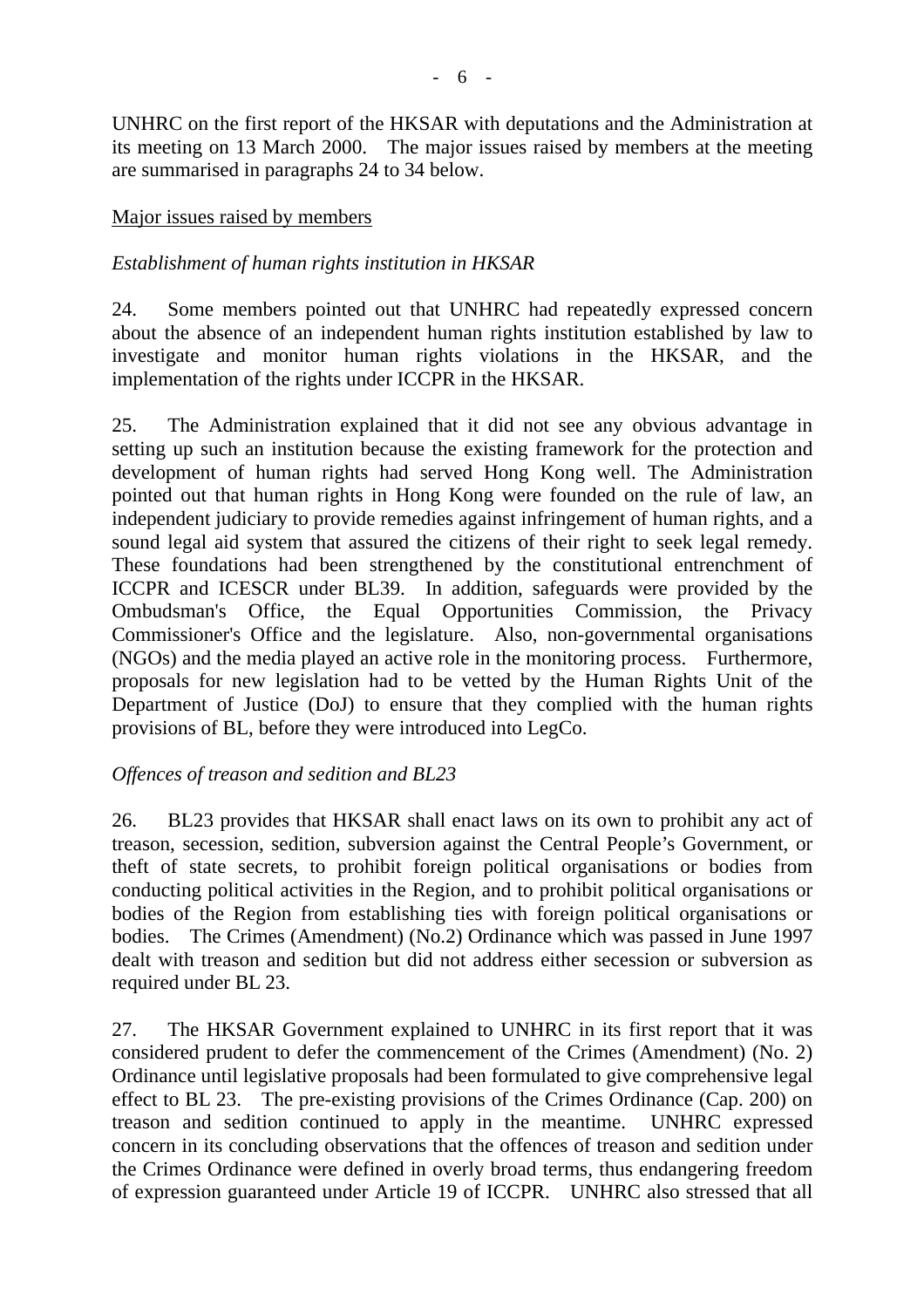laws enacted under BL23 must be in conformity with ICCPR.

28. Mr Andrew CHENG considered that the Administration had not taken any positive step to address the concern of UNHRC. He also expressed concern about the Administration's plan to enact legislation for the implementation of BL23.

29. The Administration responded that it was studying various issues relating to BL23. The Administration undertook that the legislative proposals for the implementation of BL23 would be subject to extensive public consultation and address the concerns regarding the freedom of expression. Moreover, by virtue of BL39, these proposals would have to be consistent with the provisions of ICCPR as applied to Hong Kong.

30. On 24 September 2002, the Administration issued a Consultation Document on "Proposals to implement BL 23". The National Security (Legislative Provisions) Bill was introduced into LegCo on 26 February 2003. A bills committee which was formed to study the Bill had reported to the House Committee after consideration of the Bill. It was the Administration's proposal to resume the Second Reading debate on the Bill on 9 July 2003. The Chief Executive made an announcement on 5 September 2003 regarding the withdrawal of the Bill and consideration of the Bill lapsed at the end of the second term of LegCo.

## *Commencement of the Interception of Communications Ordinance (Cap. 532)*

31. BL 30 provides that "the freedom and privacy of communication of Hong Kong residents shall be protected by law. No department or individual may, on any grounds, infringe upon the freedom and privacy of communication of residents except that the relevant authorities may inspect communication in accordance with legal procedures to meet the needs of public security or of investigation into criminal offences".

32. The relevant provisions in existing law regulating interception of communications by law enforcement agencies are those in section 33 of the Telecommunication Ordinance (Cap. 106) and section 13 of the Post Office Ordinance (Cap. 98). UNHRC had expressed concern in its concluding observations on the previous report submitted by UK that "these ordinances can be abused to intrude on the privacy of individuals and that their amendment is urgently required". Mr James TO introduced a Member's bill into LegCo which sought to restrict the power of the authorities to intercept communications. The bill was passed in June 1997 but the Administration had not appointed a commencement date for the Interception of Communications Ordinance (IOCO).

33. Mr Andrew CHENG shared the concern expressed by UNHRC that IOCO had not yet been brought into effect. The Administration responded that it was reviewing the whole issue of regulating interception of communication. The review involved studying overseas practices and experience in regulating interception of communications as well as the technological development in areas concerned. An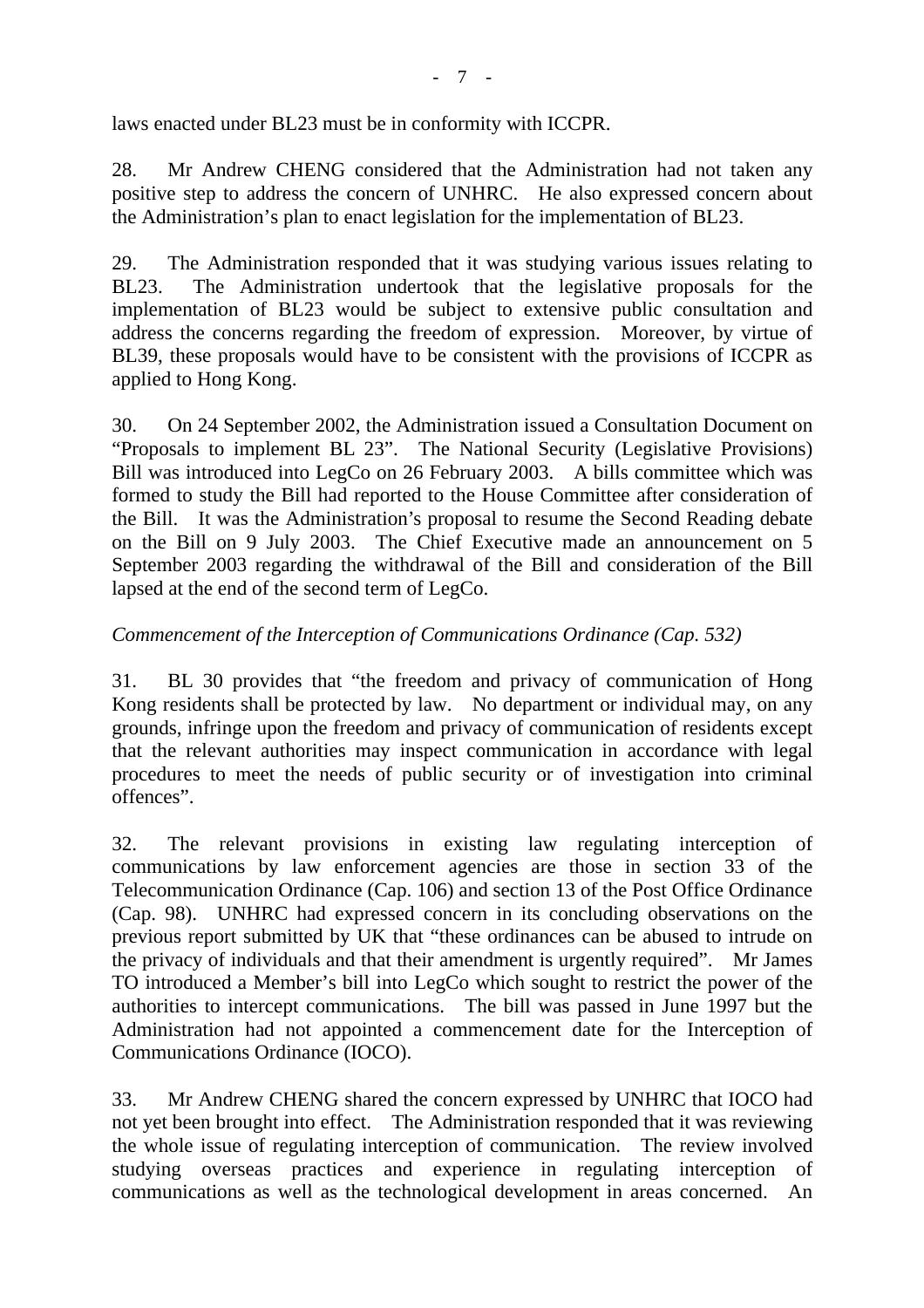inter-departmental working group chaired by the Secretary for Security (S for S) had been set up to examine the technical and policy issues involved. The Administration would take into account comments received from the public consultation on the White Bill on Interception of Communications.

34. Mr Albert HO sought the Administration's views on the concern raised by UNHRC that the remaining in force of section 33 of the Telecommunications Ordinance and section 13 of the Post Office Ordinance had violated the right of privacy under Article 17 of ICCPR. The Administration responded that law enforcement agencies could only intercept communications in strict compliance with the law, and that they were required to obtain authorisation from the highest level of the Government for each interception operation. The Administration conceded that such arrangements were not ideal and was studying ways to make improvements.

35. Members may wish to note that on 22 April 2005, the District Court delivered its ruling on, *inter alia*, the admissibility of recording obtained by covert surveillance into evidence. The judge found that there was no legislative framework in the HKSAR to regulate covert surveillance, and thus the minimum degree of legal protection to which HKSAR citizens would be entitled under BL 30 was lacking. The judge concluded that the system of covertly intercepting private communications as practised by the Independent Commission Against Corruption (ICAC) in the case before the court was not "in accordance with legal procedures", and the recordings were made in breach of BL 30 and so were unlawfully made.

36. On 5 July 2005, the District Court delivered its ruling on, *inter alia*, covert surveillance by ICAC in an application for permanent stay of the proceedings. The judge found that ICAC deliberately and intentionally recorded a conversation knowing that legal advice would almost certainly be given.

37. On 30 July 2005, CE made the Law Enforcement (Covert Surveillance Procedures) Order under BL 48(4) to regulate covert surveillance activities undertaken by law enforcement agencies. The Order was published in the Gazette on 5 August 2005 and came into operation on the following day.

38. On 9 February 2006, the Court of First Instance handed down its judgment on an application for judicial review regarding the existing regime on interception of telecommunication and covert surveillance. In gist, the court dismissed the declaration sought that CE had acted in breach of his duty, and therefore unlawfully, in failing to appoint a day for the commencement of IOCO. The court found that although the Law Enforcement (Covert Surveillance Procedures) Order (the Executive Order) was made lawfully, it could not provide lawful authority for law enforcement agencies to conduct covert surveillance. The court has also declared that insofar as section 33 of the Telecommunications Ordinance authorises or allows access to or disclosure of the content of any message, it is unconstitutional.

39. The Interception of Communications and Surveillance Bill which seeks to provide for the authorisation of interception of communications and covert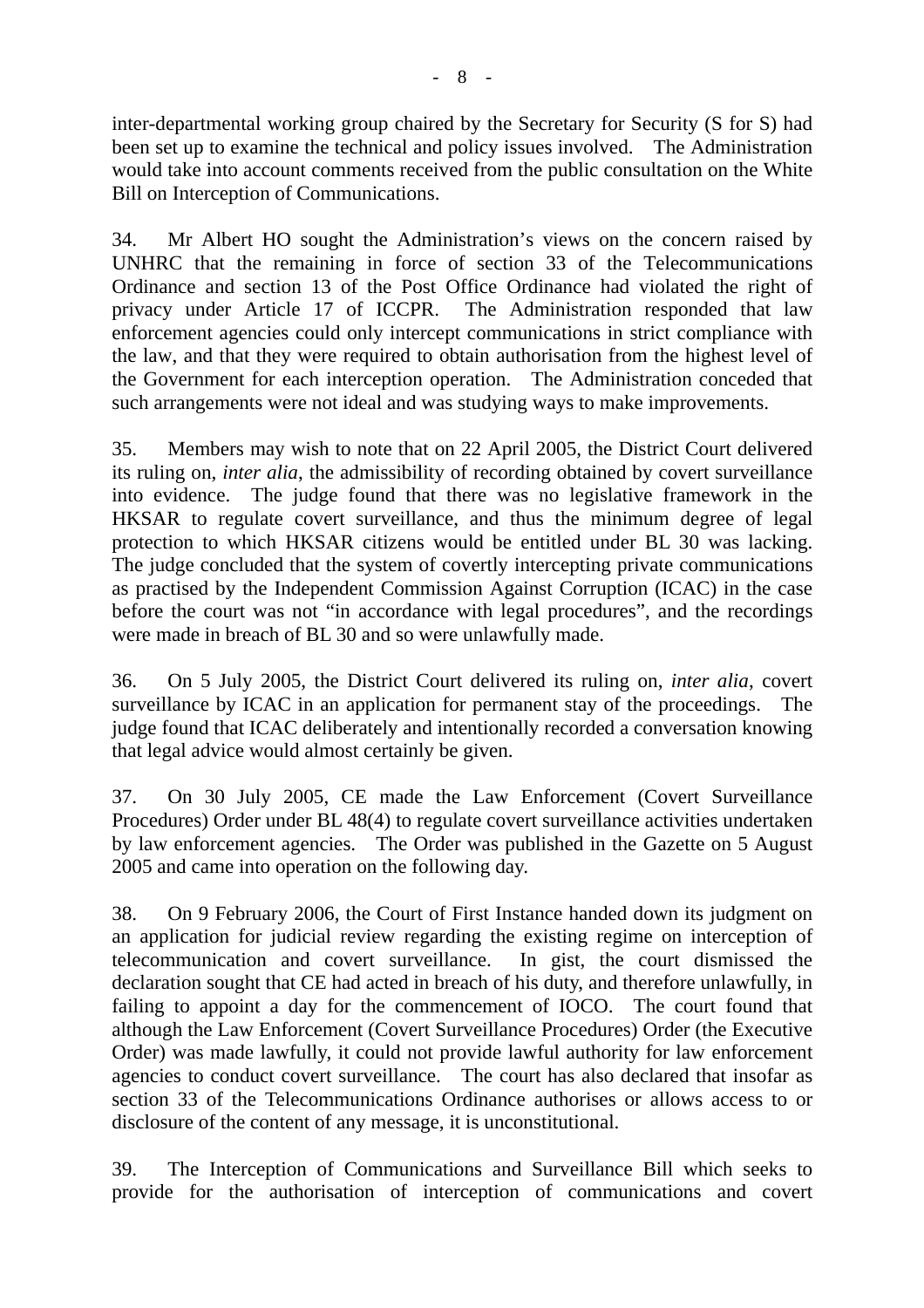surveillance operations by law enforcement agencies will be introduced into LegCo on 8 March 2006. According to the Administration, it has decided against the option of bringing IOCO into operation because, among other things, it covers only interception and not covert surveillance and it is important to have a consistent regime covering both forms of operation.

## **Panel discussions on the second report of the HKSAR under ICCPR**

40. The Panel on Home Affairs discussed the outline of topics to be covered in the second report of the HKSAR for submission to UN under ICCPR with deputations and the Administration at its meetings on 11 April 2003. The major issues raised by members at that meeting are summarised in paragraphs 41 to 43 below.

### Development of democracy

41. Ms Emily LAU considered that the Administration should explain in the second report of the HKSAR why constitutional reforms that should be implemented by 2007 had not yet been initiated. She also expressed concern about the recent remarks made by Secretary for Constitutional Affairs (SCA) that the Administration had to examine the interpretation of paragraph 7 of Annex I to BL to see whether the method for selecting CE could be amended by 2007 or after. She opined that the Administration should conduct public consultation if it concluded that constitutional reforms could only be introduced after 2007.

42. Ms Cyd HO considered that the abolition of PMCs and the Government's proposals to enact legislation for the implementation of BL23 indicated that there was a retrogression in the development of democracy in Hong Kong. Ms HO considered that the second report of the HKSAR should cover these issues in detail. The Administration responded that it did not consider that there was a retrogression in the development of democracy in Hong Kong. The Government of the HKSAR had a constitutional duty to enact legislation to give effect to the provisions of BL23. Human rights in the HKSAR would not be affected by introduction of the National Security (Legislative Provisions) Bill because it was specifically provided that the interpretation, application and enforcement of its provisions must comply with the various international human rights treaties applicable to Hong Kong. The Administration would explain the issue in its second report to be prepared.

## Monitoring of the implementation of ICCPR

43. Some members expressed dissatisfaction about the lack of monitoring over the implementation of ICCPR in the HKSAR and the Administration's failure to implement the UNHRC's recommendation of establishing an independent human rights commission in the HKSAR for such a purpose. The Administration responded that it would need to review relevant past discussions and consider the issue in the light of the availability of resources, the public administration system, and appropriateness of setting up such an institution at the present stage. Ms Cyd HO expressed concern that DoJ had said that ICCPR and the concluding observations of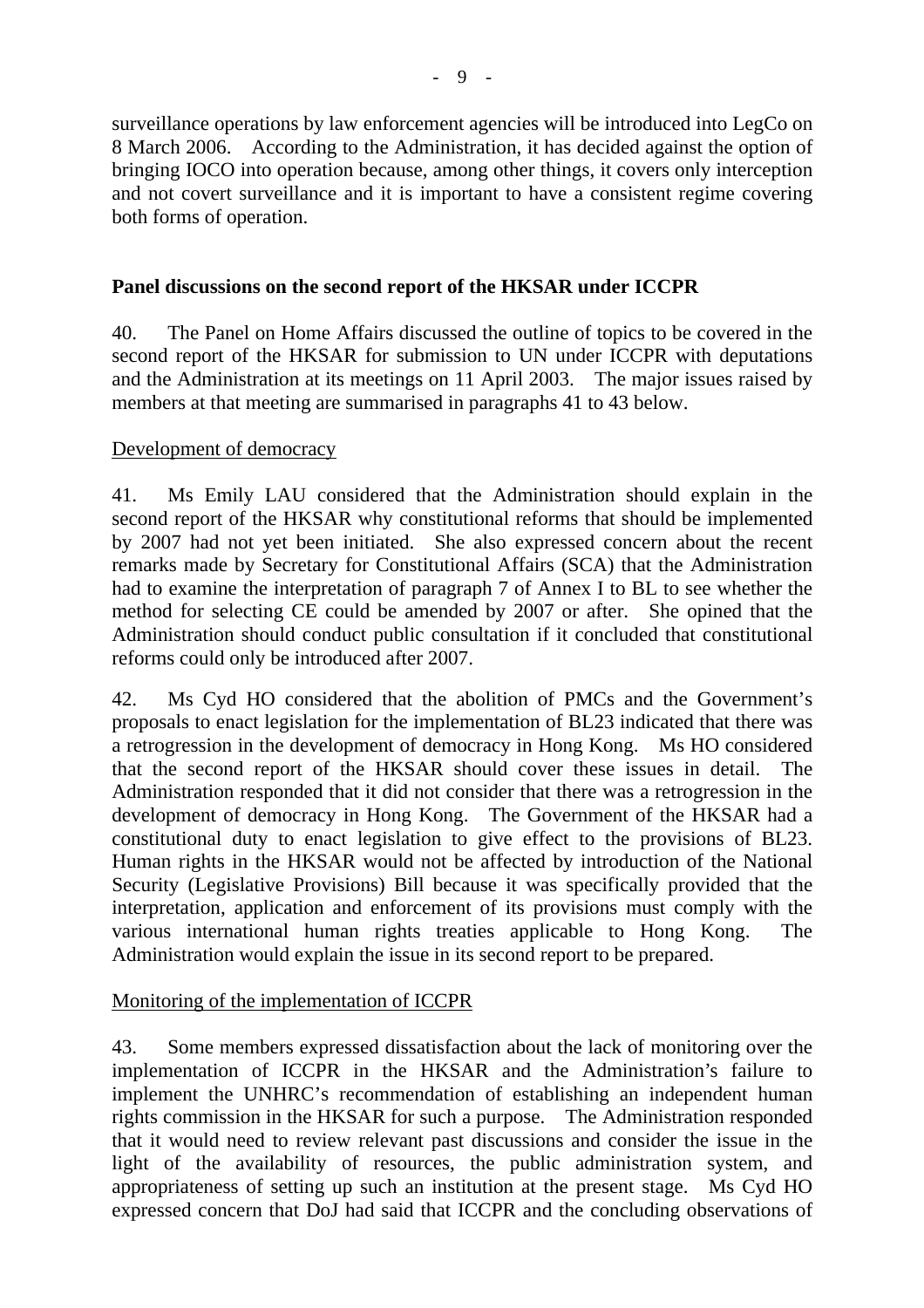UNHRC were not legally binding. She considered that if Government of the HKSAR was not legally required to implement ICCPR and the recommendations made by UNHRC in its concluding observations, it would be meaningless to discuss the progress of the Administration's work in this respect. The Administration assured the Panel that the HKSAR Government would respond to the concerns of UNHRC in its concluding observations made in 1999 in the second report to be prepared. Mr Albert HO was of the view that to facilitate the monitoring over the implementation of ICCPR, the Administration should report the progress of its work in promoting human rights to LegCo on an annual basis.

44. Members may wish to note that the Panel discussed the monitoring mechanisms for the implementation of international human rights treaties in the HKSAR at its meeting on 9 May 2003. At the Panel's request, the Administration has been providing annual overviews of developments relating to the six treaties applicable to Hong Kong which entail an obligation to submit periodic reports to the UN treaty monitoring bodies since the 2003-04 session. Members also reiterated their view at that meeting about the need for setting up an independent human rights commission in the HKSAR. However, it was the Administration's view that the existing measures, i.e. laws, policies, and practices were consistent with the requirements of the international treaties applicable to the HKSAR and none of these treaties contained provisions that required governments to establish a central monitoring body for human rights.

### **Relevant motion and questions moved/raised at Council meetings**

45. A motion was moved by Ms Emily LAU at the Council meeting on 1 March 2006 urging the Government to implement the recommendations of UNHRC. The speeches given by the Secretary for Home Affairs, SCA and S for S during the motion debate were in **Appendices I to III** respectively. The motion was negatived.

46. Details of the questions relating to ICCPR raised at Council meetings since the first term of LegCo are in **Appendix IV**.

Council Business Division 2 Legislative Council Secretariat 8 March 2006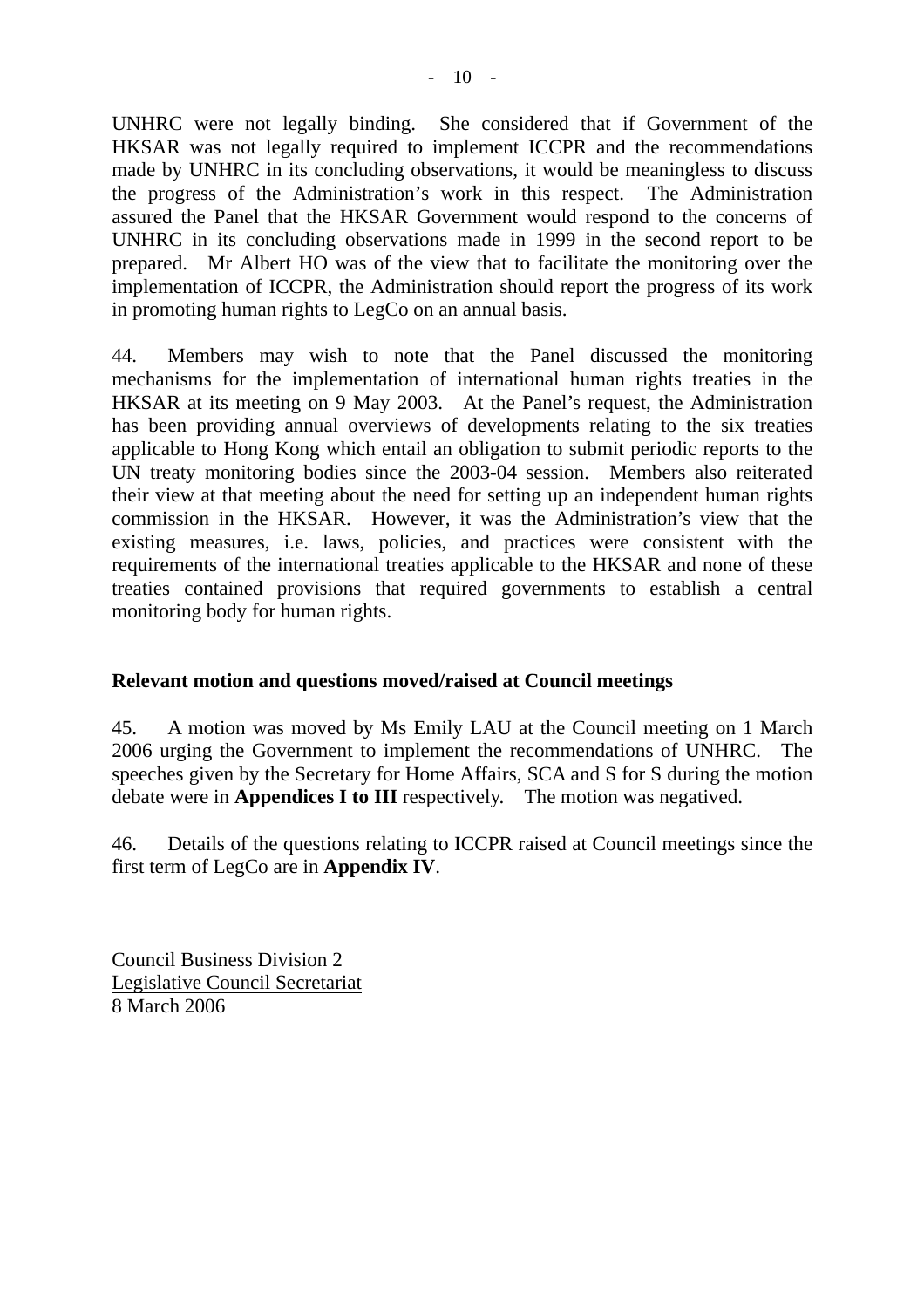#### **Appendix I**

## **Press Release**

LC: SHA's speech in the motion debate on "Implementing the recommendations of the United Nations Human Rights Committee" (translation) \*\*\*\*\*\*\*\*\*\*\*\*\*\*\*\*\*\*\*\*\*\*\*\*\*\*\*\*\*\*\*\*\*\*\*\*\*\*\*\*\*\*\*\*\*\*\*\*\*\*\*\*\*\*\*\*\*\*\*

 Following is a translation of the speech by the Secretary for Home Affairs, Dr Patrick Ho, in the motion debate on "Implementing the recommendations of the United Nations Human Rights Committee" at the Legislative Council today (March 1):

Madam President,

 I thank the Hon Emily Lau for her motion, and Honourable Members' trenchant observations which have made for a most fruitful exchange of ideas on this important subject. And I welcome this opportunity to explain the Government's position in regard to its obligations under the international human rights treaties.

 In broad terms, that position was explained in Chapter 2 of our second report, which is, of course, the subject of the impending hearing. But, in view of some of the things that we have heard today, I think it worth rehearsing what we said in the report.

 As we have stated many times, and doubtless will state again, it must be clearly understood that we hold Treaty Bodies in the highest esteem and accord their concluding observations the utmost respect and the closest attention. But the fact remains that those observations – the expressions of concern and the related recommendations - are not binding as a matter of international law. Our international obligations are defined by the treaties that apply to us, and by any relevant declarations and reservations. Our position, which we believe is shared by many, if not most, governments, derives - inter alia but primarily - from a section of the United Nations Manual on Human Rights Reporting on "The essence of dialogue". Let me quote this verbatim –

"At this point, one must stress that the Committees are neither courts nor quasi-judicial bodies. The nature of their activity may be of a different quality with regard to the competence of some treaty bodies to receive and to examine individual complaints or communications. However, it has never been claimed that the treaty bodies may perform judicial or quasi-judicial functions in the consideration of States Parties' reports. The Committees, as a result of the dialogue, do not issue a judgement regarding the degree of implementation of the provisions contained in the relevant instrument in the reporting State.

 "The purpose of the dialogue is rather to assist the reporting State in the implementation of its treaty obligations. The dialogue should clarify the scope and the meaning of the treaty obligations and should highlight those aspects that may have been neglected by the authorities of the reporting State. It is in this spirit that the members of the Committees raise issues of concern to them, ask their questions, and formulate their comments accordingly at the end of the consideration of a report. And it is in the same spirit that the written comments of the Committee as a whole are formulated at the conclusion of the consideration of a report."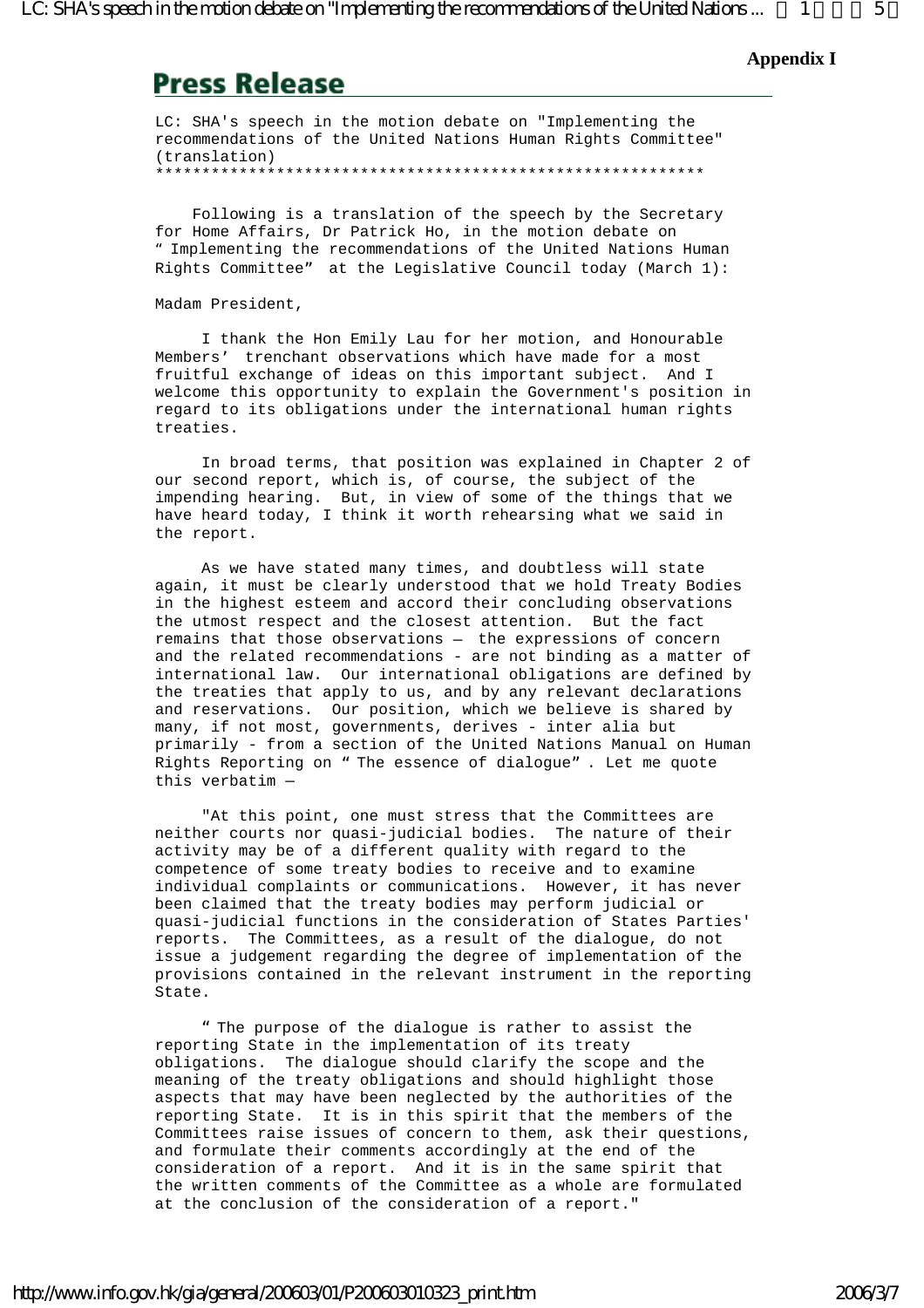As non-judicial entities, the Treaty Bodies have greater flexibility than do courts in the conduct of their business. For example, the hearings – unlike those held by the courts - are not constrained by the need to confine conclusions to matters actually addressed in the course of proceedings. Thus, it is increasingly common for the concluding observations to include expressions of concern and/or recommendations about matters that were not raised during the hearing, or even in the preceding list of issues.

 Thus, the Treaty Bodies enjoy considerably more latitude than do judicially constituted courts. This has clearly has many advantages but also serves to demonstrate that, as the United Nations Manual affirms, the Treaty Bodies are not courts, they do not behave as courts, and their observations, concerns, and recommendations – while always attended to with seriousness and respect - do not and cannot carry the authority of a court ruling. In essence, therefore, they are of an exhortatory nature and, while parties to the treaties will normally endeavour to implement them to the extent they judge to be practicable, they are not bound by them.

 Hong Kong, while not a state party, is no exception to that generality. As we made clear in the report, we do seek to implement Treaty Body recommendations, either wholly or in part, where we consider that doing so would be consistent with the principles I have just outlined. Essentially, we will implement a recommendation when we judge that to do so is required as a matter of international law. Where this is not the case, we will do so where this is –

\* feasible in practical terms, which may include legal and constitutional considerations, as well as the more obvious question of physical, political, or economic constraints;

\* affordable, either immediately or within a given timeframe; and

\* necessary to achieve the objectives that the recommendation seeks to attain.

 The approach I have just outlined reflects the varying nature of the recommendations of treaty-monitoring bodies. In some cases, a recommendation does no more than reflect a specific obligation in the particular treaty. In that case, the relevant jurisdiction will be obliged to take action, not because the committee has recommended it, but because the treaty requires this. However, in many cases, recommendations go beyond what the treaty specifically requires, for example by suggesting how a particular obligation may best be implemented. In that case, the jurisdiction may properly decide to implement the obligation in another way. And, in some cases, the recommendations are to the effect that a jurisdiction should withdraw a reservation or declaration that was entered into when the treaty was acceded to. In that case, there is clearly no obligation, either under the treaty or as a result of the recommendation, to do this.

 But let there be no misunderstanding: we have acted on past recommendations of the Human Rights Committee and will act on any future ones to the extent that we judge feasible and desirable. Examples of past endeavours include bringing the sex discrimination law into effect, closing the former detention camps, and making police charge sheets and charge forms available in Chinese as well as English. Those things required time and we were not in a position to implement them at the time the Committee originally asked us to. But when we, as the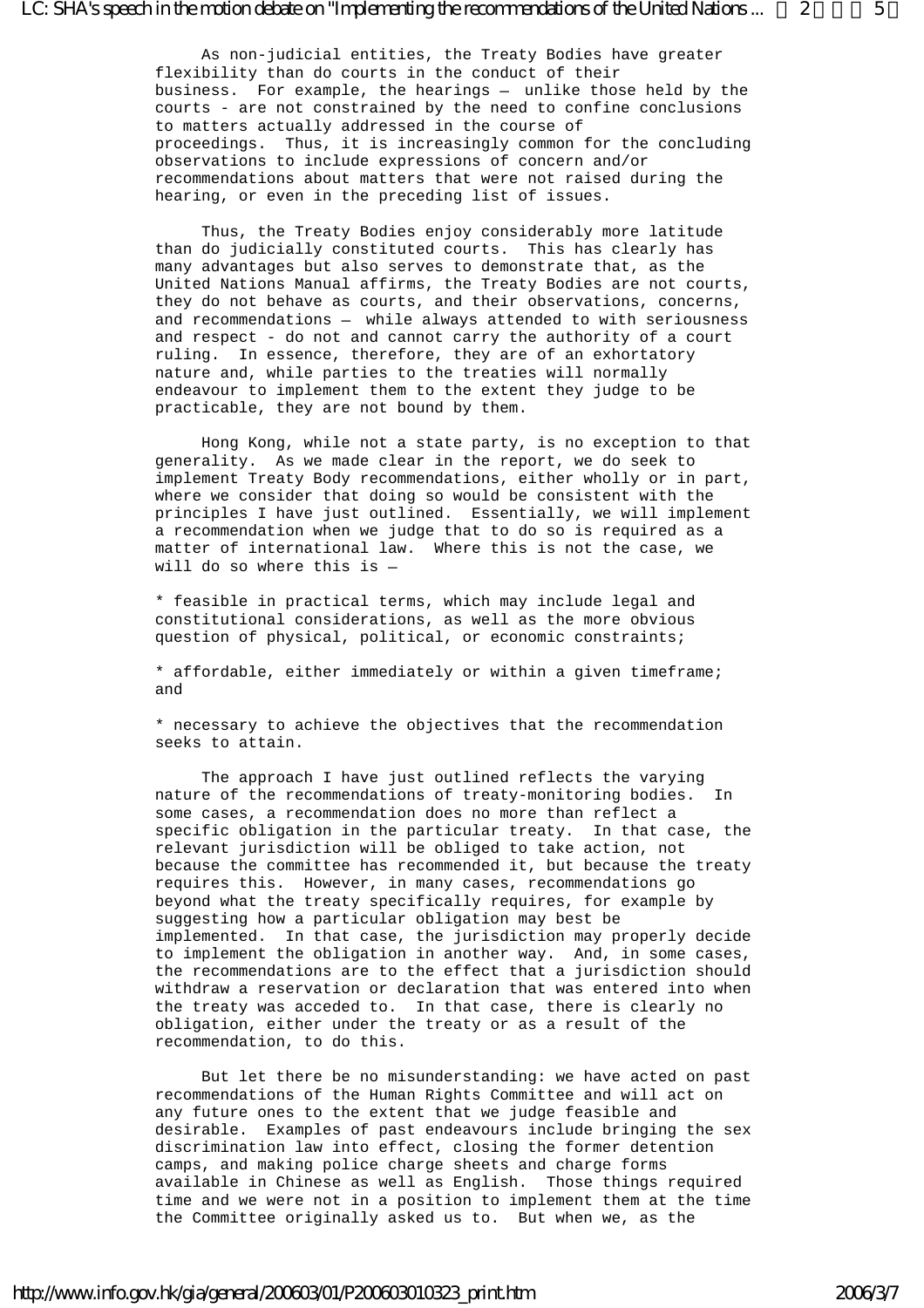responsible authorities on the spot, judged the timing to be right, we acted without further delay. An example of a longstanding recommendation that has yet to be put into effect is the establishment of a human rights commission. We have not, as some have asserted, ignored the Committee. We have kept the matter in view, testing its implications against the criteria I have rehearsed and ready to move forward when the conditions are met. Tentative steps have already been taken in that direction with the establishment of new public forums for regular and formal exchange of views between Government and non-governmental organizations. Options for further development are under exploration, though we are not – as yet ready to commit to a timetable.

 When dealing with large issues – and most of the issues addressed in the concluding observations are, very large – caution is simple prudence. Unless we are required to act as a matter of international law, we will not, for the sake of a few brief kudos, jeopardize the interests of Hong Kong by precipitously giving effect to the recommendations of bodies that, with the best will in the world, are familiar with our circumstances only at a distance and whose members live far away in places whose circumstances and concerns may be very different from those prevailing here. We will act on our best judgment for the well-being of Hong Kong's people.

At the same time, however, I must point out that - while the recommendations in the concluding observations and the decisions of the treaty bodies are not directly binding on the courts in Hong Kong - the courts have often used them in the construction of statutes and cases. For example, in the case of Shum Kwok Sher v HKSAR, the Court of Final Appeal held that -

 "In interpreting the provisions of Chapter III of the Basic Law and the provisions of the Bill, the Court may consider it appropriate to take account of the established principles of international jurisprudence as well as the decisions of international and national courts and tribunals on like or substantially similar provisions in the International Covenant on Civil and Political Rights (ICCPR), other international instruments and national constitutions."

 Action on concluding observations is not, of course, the only way in which governments give effect to their treaty obligations. It is also important that they ensure that their laws, policies, and administrative measures are consistent with those obligations. Thus, in Hong Kong, when legislation is being prepared, or when Government policies are formulated, the Department of Justice advises the responsible bureau or department on the compatibility of those proposals with the ICCPR provisions as applied to Hong Kong. When providing such advice, the Department draws substantially on the relevant concluding observations and general comments of the treaty bodies.

 In summary, therefore, we act in good faith in deciding how and when to act on the Treaty Bodies' concluding observations. That is, we most firmly assert, the prerogative of governments that have the ultimate responsibility for the governance and well being of their people. In implementing their international obligations, they must exercise their best judgement as to what is or is not conducive to the common weal and act upon that judgement even when that may entail deferring action on a particular Treaty Body recommendation. In this regard, our position is entirely consistent with the view expressed in the Committee's General Comment 3 of 1981, where it noted that -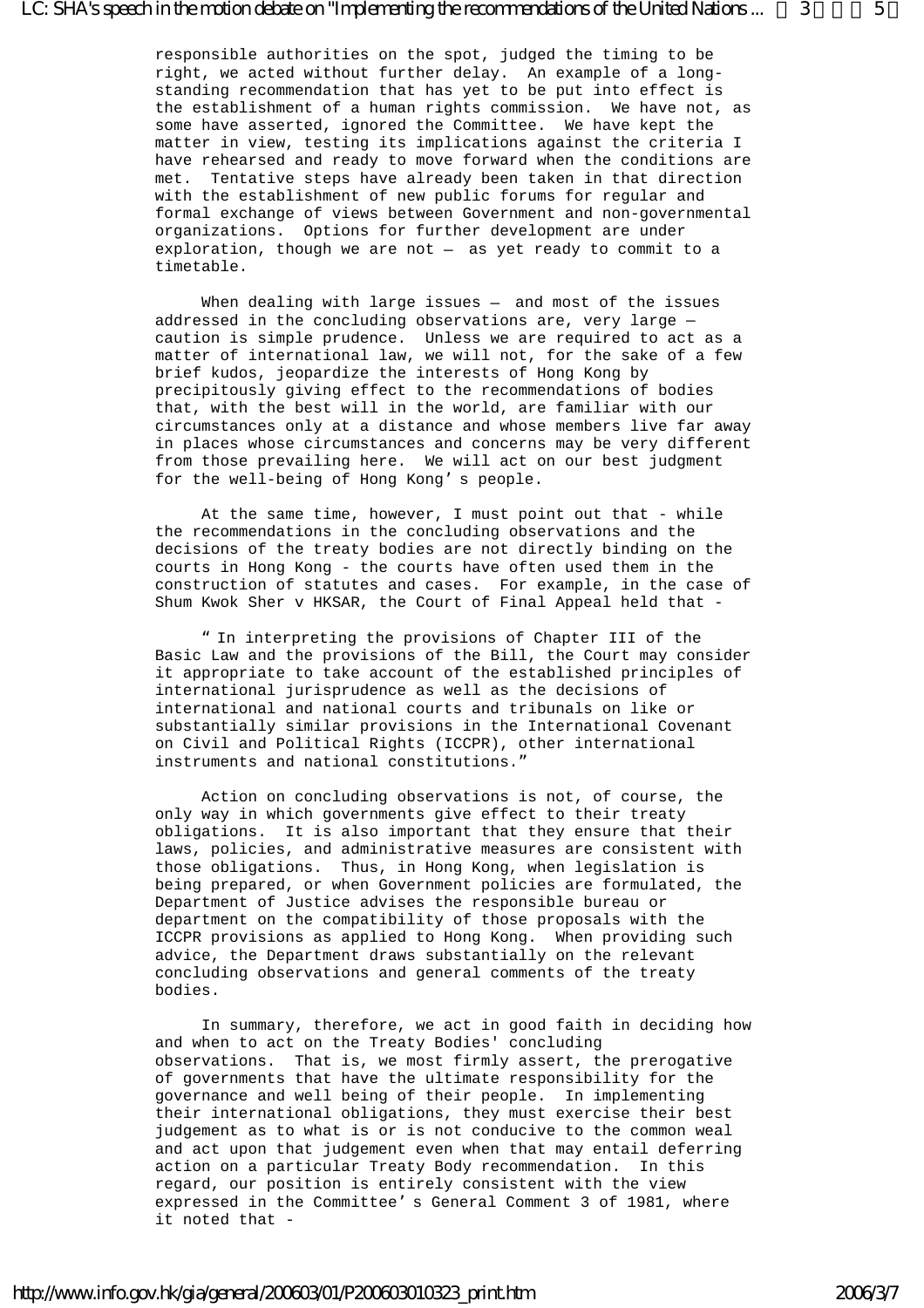"…article 2 of the Covenant generally leaves it to the States parties concerned to choose their method of implementation in their territories within the framework set out in that article."

 Our approach to the hearing process and the conclusions that flow from that process affirms the General Comment. We have consistently acted in accordance with it and will continue to do so. That is the spirit in which we will approach the impending hearing in New York.

 The Hon Emily Lau criticised the relevant principal officials for not leading the HKSARG delegation to the UN Human Rights Committee's hearing of Hong Kong's report, saying that it was a disrespect to the Committee. As far as we understand, most other State Parties have their representatives to the United Nations or officers responsible for human rights policy, rather than political-appointed officials, head their delegations. We think that it is more appropriate for the officer responsible for human rights policy to lead the delegations to those hearings. The Solicitor General as well as representatives from the Constitutional Affairs Bureau and the Security Bureau will also attend the upcoming hearing and answer questions from the Committee. I would like to reiterate that, in terms of ranking and size, the Hong Kong delegation compares favourably to those of other State Parties. The United Nations' relevant Committees have also acknowledged that the HKSARG has respect for the hearings.

 Freedom of expression and freedom of the press are fundamental rights enjoyed by all people in Hong Kong. They are enshrined in Article 27 of the Basic Law, and Article 16 of the Hong Kong Bill of Rights. The Government is firmly committed to protecting those freedoms and to maintaining an environment in which a free and active press can operate under minimum regulation that does not fetter either freedom of expression or editorial independence.

 Some Members have raised queries on the existing antidiscrimination laws and the proposed race discrimination legislation. The Government does not agree with any kind of discrimination. The Hong Kong Bill of Rights Ordinance prohibits all forms of discrimination in the Government and the public sector. Currently we have three pieces of antidiscrimination laws in place, namely the Sex Discrimination Ordinance, Family Status Discrimination Ordinance and Disability Discrimination Ordinance. We are now working on the fourth antidiscrimination legislation to prohibit racial discrimination in the private sector. We understand the public expectations for this legislation, and are now trying to iron out the legal and technical issues involved and proceed with the relevant legislative work. We are now in the final stage of the drafting work and we hope to introduce the Bill to the Legislative Council soon.

 Concerning new arrivals from the Mainland, we agree that they occasionally suffer from discrimination by the local Chinese in Hong Kong. However, since the majority of them are of the same ethnicity as the local Chinese, i.e. Han Chinese, the discrimination they suffer is not based on race, but rather it is a kind of social discrimination. Therefore it is not included in the proposed legislation against racial discrimination.

 As regards sexual orientation discrimination, it impinges on deeply ingrained values and notions of morality. The proposal of legislating against this form of discrimination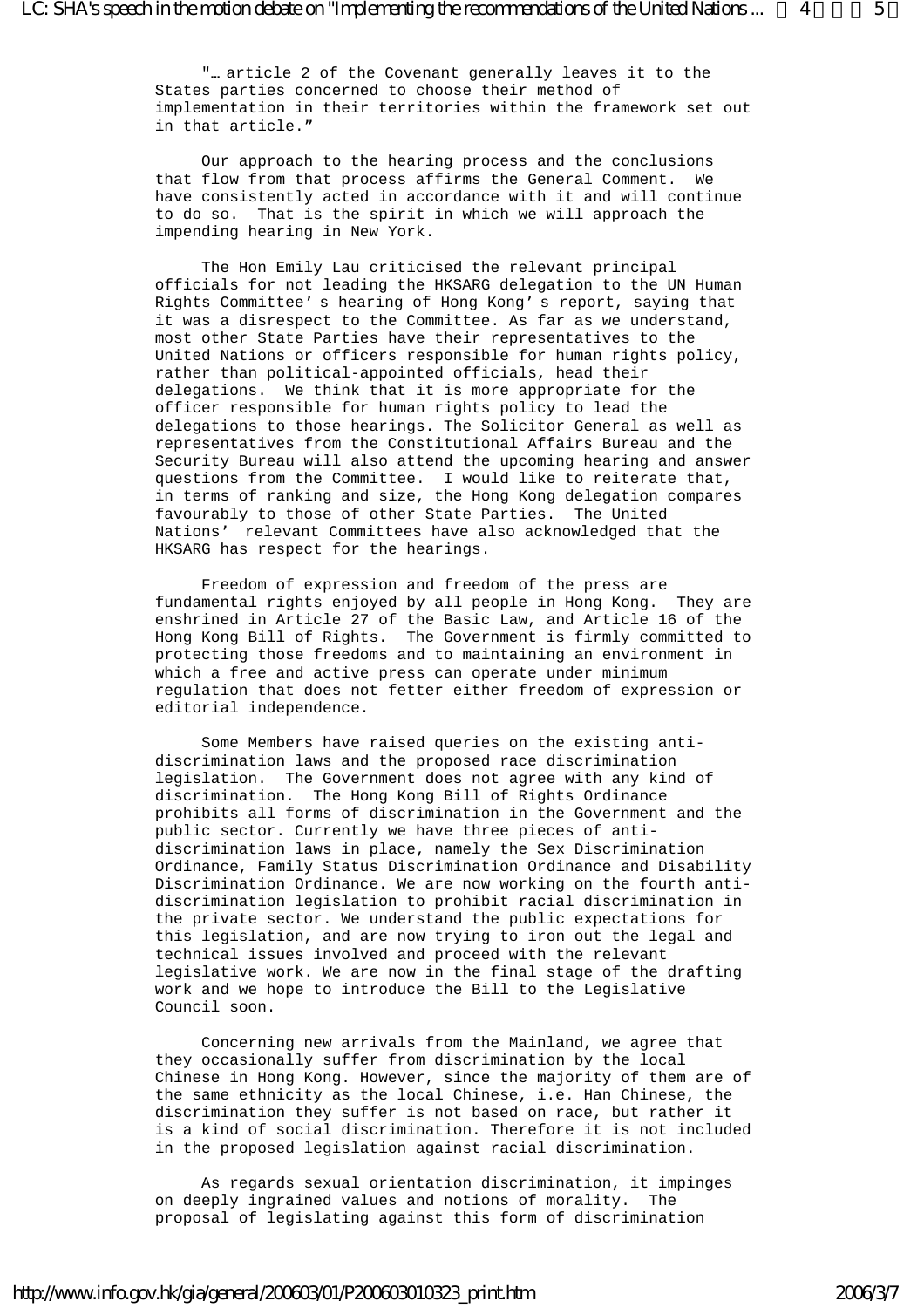requires public consensus for effective implementation. Our considered view is that, at this stage when the issue is still being debated, we should address discriminatory attitudes through public education, with a view to fostering in the community a culture of greater objectivity, tolerance and mutual respect.

 The Hon Alan Leong asked about children's right and also the possibility of setting up an independent children committee. As we explained in both HKSAR's report under the Convention of the Rights of the Child as well as its hearing last September, the best interests of the child are necessary considerations in all relevant decision-making in Hong Kong, including legislative proposals and policies, and are taken into account as a matter of course. We have specific laws dealing with different aspects of the Convention. The impact of legislation and the execution of policies are monitored by the Legislative Council, the Ombudsman and the press, and are reviewed by the bureaux concerned.

Madam President, thank you.

Ends/Wednesday, March 1, 2006 Issued at HKT 21:02

NNNN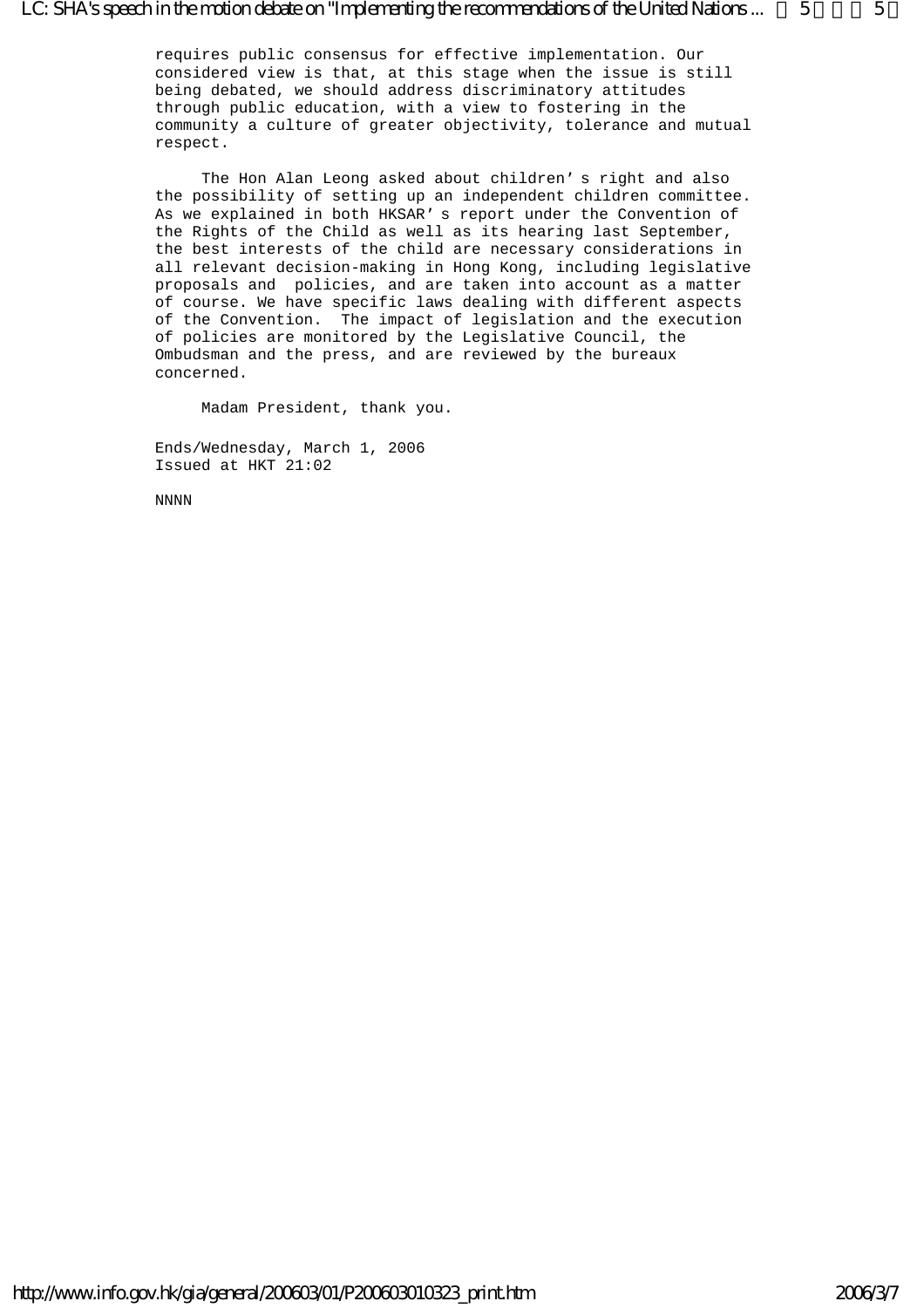#### 附錄 **II**

## 新聞公報

**Appendix II** 

立法會:政制事務局局長就議員動議議案「實施聯合國人權事務委員會的 建議」的致辭全文(只有中文) \*\*\*\*\*\*\*\*\*\*\*\*\*\*\*\*\*\*\*\*\*\*\*\*\*\*\*\*\*\*

 以下是政制事務局局長林瑞麟今日(三月一日)下午在立法會會議上 就劉慧卿議員動議議案「實施聯合國人權事務委員會的建議」的致辭全文 (只有中文):

主席女士:

引言 ──

 民政事務局局長剛才已解釋了特區政府對落實《公民權利和政治權利 國際公約》(下稱《公約》)的立場,我會就議員提出與政制事務有關的 部分,作進一步的回應。

《公約》在香港特區的施行情況 ───────────────────────────────<sup>─</sup>

 剛才有議員表示,香港在政制方面的發展不符合《公約》的規定。正 如何局長在發言時指出,香港特區在實施《公約》的規定時是可以因應本 港的實際情況,例如法律和憲法上的考慮,決定以何種方式實施《公約》 的規定。

 對於有意見認為香港特區的政治體制須顧及《公約》第25條(b)段的 規定,我須重申,香港特區的政治體制是根據《基本法》而定的。英國政 府在1976年將《公約》引申至香港時加入了保留條文,保留香港毋須遵守 第25條(b)段,即第25條(b)段有關選舉的規定不適用於行政局和立法 局,這是當年的安排。根據中央人民政府於1996年6月向聯合國秘書長發出 的照會和《基本法》第39條,這項保留條文繼續適用於香港特區。

#### 政制發展 ────

雖然《公約》第25條(b)段的規定不適用於行政會議和立法會,但是 我們並沒有將香港的政制發展擱在一旁。特區政府非常重視香港的政制發 展,並且一直根據《基本法》加以推動。《基本法》第45條及第68條訂 明,行政長官和立法會的產生辦法須根據香港的實際情況並按照循序漸進 的原則而規定。最終的目標是,行政長官由一個有廣泛代表性的提名委員 會按照民主程序提名之後由普選產生,而關於立法會的選舉,最終的目標 也是全部議員由普選產生。

 普選是《基本法》對香港民主發展訂下的最終目標,特區政府一直致 力逐步發展民主。2004年成立的政制發展專責小組,研究了如何令2007/08 年的行政長官和立法會選舉辦法可以進一步開放,並且朝着最終普選的目 標而邁進。

 在《基本法》以及2004年4月26日全國人大常委會的《決定》的框架 下,我們去年10月提出了有關2007/08年兩個選舉辦法的建議方案。本來這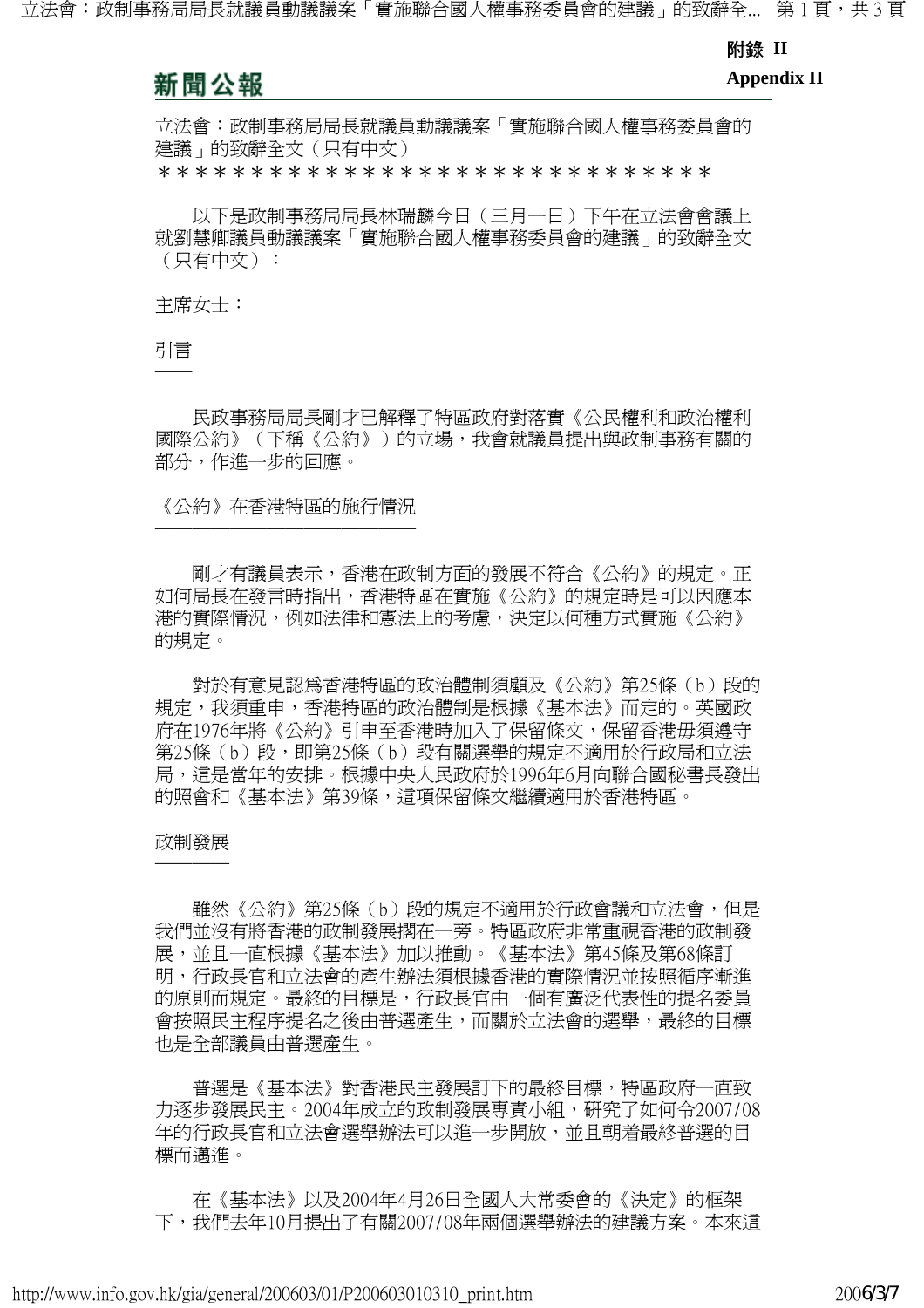立法會:政制事務局局長就議員動議議案「實施聯合國人權事務委員會的建議」的致辭全... 第 2 頁,共 3 頁

建議方案如果獲得立法會通過,是會有超過四分一的選舉委員會委員,以 及接近六成的所有立法會議席,基本上都是由三百多萬名選民經地區直選 或間接選舉所產生的,這是在《基本法》及人大常委會有關《決定》的框 架之下,最能夠增加民主成分及擴闊選民基礎的方案。但是很可惜,雖然 方案獲得大多數社會人士和超過半數的立法會議員的支持,但最終未能按 照《基本法》的規定而獲得立法會全體議員三分之二大多數通過。根據全 國人大常委會2004年4月6日所作出的《解釋》,如果兩個選舉辦法未能夠 作出修訂,附件一和附件二有關兩個辦法的相關條文將會繼續適用。在此 情況下,2007年行政長官和2008年立法會的選舉將按照現行的安排進行。

主席女士,或許在此我想回應幾位議員的發言。

 劉慧卿議員再提「原地踏步」的問題。但是其實劉議員與其他反對派 議員非常清楚知道,當時他們妄顧有六成市民希望這2007/08年兩個選舉方 案可以通過,仍否決了我們所提出能促進民主進程的選舉方案,在過去一 段日子,幾個月裏,反對派議員聲稱寧願「原地踏步」,都要做出這個否 決。凡事要有始有終,既然當時明顯決定寧願選擇「原地踏步」,便要面 對「原地踏步」現有的實況。

 郭家麒議員發言時說,他原則上接受按實際情況辦事,但他不會支持 自由黨張宇人議員所提的修訂。他在發言期間說,去年12月初有二十萬人 出來遊行。但是大家都記得大部分學術機構做的調查是七萬至九萬多人不 等,所以如要講實際情況,便要講事實,不要誇大。

 進一步回應梁國雄議員的發言。梁議員喜歡引經據典,今日也有引述 國際人權公約和《基本法》,但他有一個疏漏,他提到行政長官向立法會 負責是根據《基本法》第48條,我需要更正一下,第48條是講述行政長官 的職權,而特區政府要向立法會負責,是根據《基本法》第64條,我相信 這只是「百密一疏」。但是梁議員有一個論點,是更加有偏差。他提到香 港現有立法會是承接殖民地期間立法機構的身分,這個我不敢苟同。因為 自九七回歸以後,香港是有民主進程的,我們現在的立法議會是有半數由 地區直選議員作代表;而回歸以前最多是有三分之一有直選成分。而且現 在根據《基本法》第73條,立法會行使實質的職權,例如要通過特區政府 提出的立法草案和預算案,政府才可以接着做要做的工作。

主席女士,儘管這個2007/08年的方案不獲通過,特區政府仍然會致力 按照《基本法》的規定推動香港的民主發展。一直以來,特區政府和行政 長官都非常明白,香港市民希望早日見到普選的落實,而且《基本法》也 規定普選是我們香港最終的目標。因此我們須要探討的是如何、以及應該 用甚麼方式達至普選的目標。

 民主體制有不同的形式,環顧很多已經實行民主體制的地方,所實施 的政治制度和選舉辦法是取決於該地方或地區的民情歷史、傳統文化、經 濟型態、種族狀況和固有信念等實際情況。要推動香港的政制發展,我們 必須認真研究在《基本法》所定下的政制發展藍圖之下,用甚麼模式是最 適合香港特區,並且符合《基本法》的有關規定。例如要有利資本主義經 濟的發展,包括《基本法》所訂明有關維持特區政府基本上收支平衡、維 持低稅制等的規定。同時也要顧及能夠有效地確保兼顧各階層的利益、維 持社會均衡參與等原則。

#### 策略發展委員會 ───────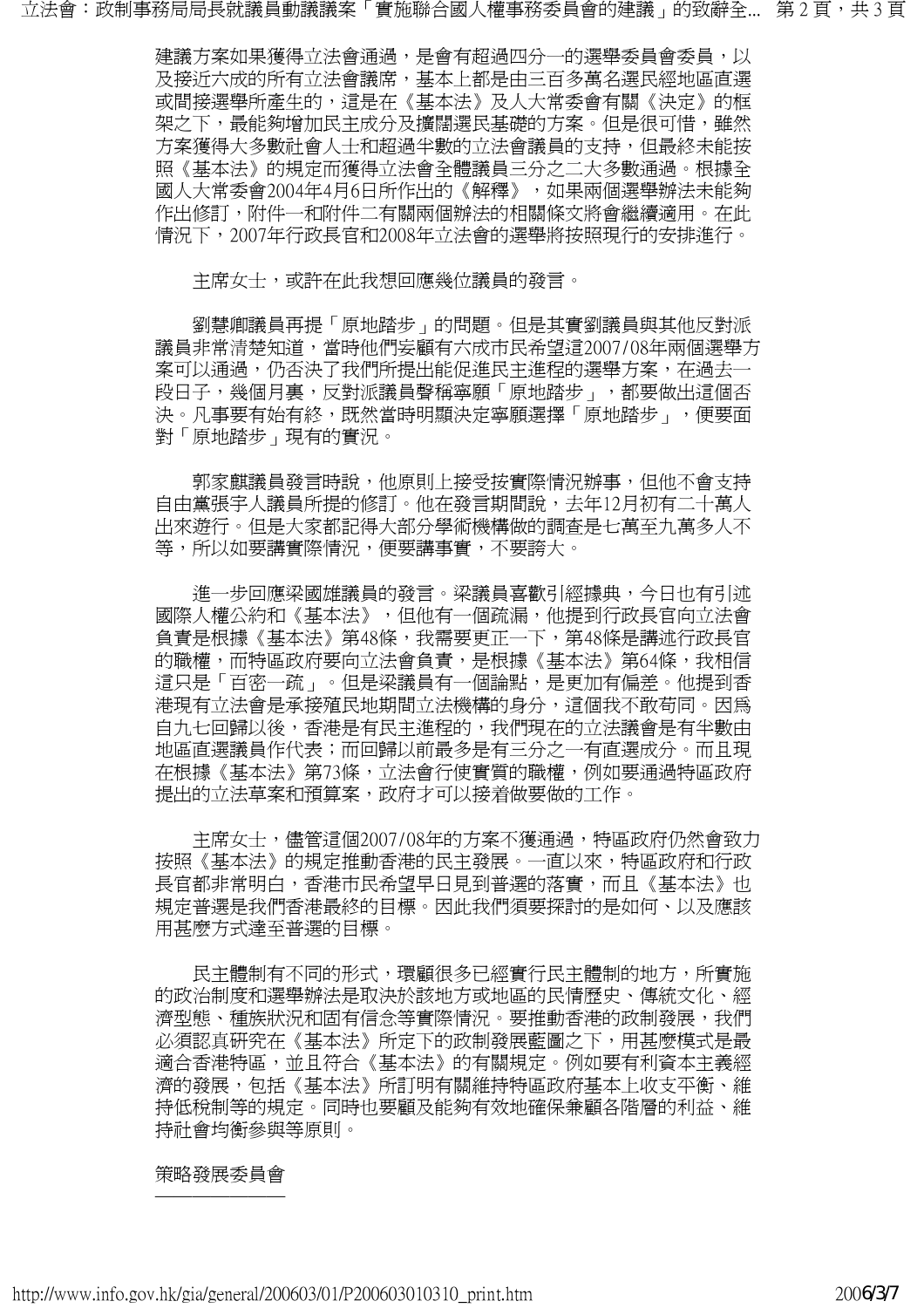立法會:政制事務局局長就議員動議議案「實施聯合國人權事務委員會的建議」的致辭全... 第 3 頁,共 3 頁

 其實,行政長官已經率先在去年11月透過策略發展委員會展開有關普 選路線圖的討論,而經過三個多月的工作,委員會的討論取得了一定的進 展。例如,委員大體上同意普選的概念應該包括平等和普及的原則;整體 而言,普選的制度基本上應該是一人一票,並可以透過直接或間接的選舉 方法來產生所選出的代表。所以我相信,就這兩方面的原則,我和李卓人 議員隔空也好,不隔空也好,大家也有一個共同的理解。

策略發展委員會將會繼續研究行政長官和立法會普選的安排,並且提 出一些可以供大家參考和討論的具體建議,讓公眾可以進一步理解這個課 題。我們的目標是要在2006年年中總結有關普選的原則和概念的討論,以 及2007年年初總結有關行政長官和立法會普選制度設計的討論。我們希望 可以這些總結爲基礎,展開下一步的工作。

#### 結語 ──

 主席女士,特區政府完全理解公眾對普選的訴求。策略發展委員會會 繼續跟淮這個議題和推動整個香港社會對普選的討論。我們認爲透過廣泛 討論,增進對這個議題的了解,這對將來落實普選是十分重要的。同時我 們相信透過與社會各界多一點接觸、多一點討論,對這個問題作出溝通, 必定有助於將來對有關議題作出結論,和對達成整體共識有幫助。

主席女士,我謹此陳詞。

完

2006年3月1日(星期三) 香港時間19時58分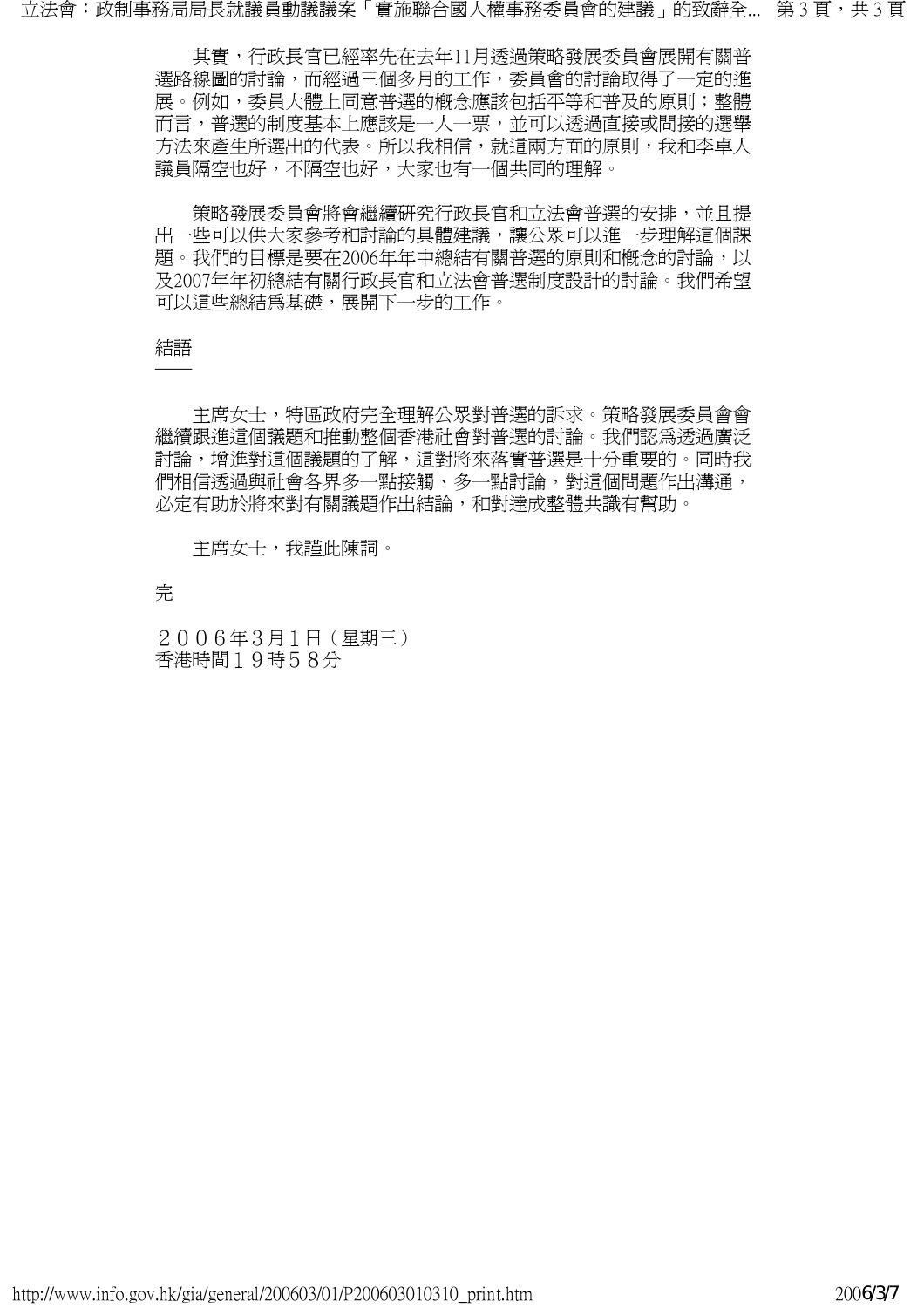#### 附錄 **III**

## 新聞公報

**Appendix III** 

立法會:保安局局長就劉慧卿議員動議議案「實施聯合國人權事務委員會 的建議」的致辭全文(只有中文) \*\*\*\*\*\*\*\*\*\*\*\*\*\*\*\*\*\*\*\*\*\*\*\*\*\*\*\*\*\*

 以下為今日(三月一日)在立法會會議上保安局局長李少光就劉慧卿 議員動議議案「實施聯合國人權事務委員會的建議」的致辭全文:

#### 主席女士:

 剛才民政事務局局長及政制事務局局長已經就他們的政策範圍的事項 解釋了政府的立場,在餘下的時間我希望向各位議員簡述保安局對人權委 員會中提及的一些建議的回應。

基本上,政府已經在較早前向聯合國人權委員會提交的第二次報告中 詳細交代有關事項,但今天我會扼要地重申幾個重點之外,亦會就個別項 目的最新發展簡單說明特區政府如何跟進工作,以確保我們符合《公民權 利和政治權利國際公約》的規定。

投訴警方獨立監察委員會 ───────────

 聯合國人權事務委員會認為投訴警方獨立監察委員會(警監會)並沒 有權力,確保投訴警方個案的調查工作,得以妥善和有效地進行。另外, 委員會仍然關注到投訴警方行為不當的個案繼續由警方負責調查,會影響 調查結果的公信力。

 就委員提出的意見,我們希望強調,負責調查涉及警務人員不當行為 的投訴警察課,是完全獨立於警方其他行動和支援單位的,並且受警監會 緊密監察和覆檢該課所處理的投訴個案。警監會屬於獨立的非紀律部隊組 織,由社會各界的非官方人士組成,成員包括各界專業人士、立法會議 員、申訴專員或其代表等。警監會設有由全職人員運作的秘書處,負責協 助警監會執行各項工作。

 我們已制定有效的制衡措施,以確保投訴獲得徹底、公平、公正的處 理。投訴警察課須就每宗投訴擬備詳細調查報告,並把報告提交警監會詳 細審核。如果警監會成員對任何調查有疑問,可以會見投訴人、被投訴人 和證人。警監會也可以要求投訴警察課提交有關投訴個案的任何文件或資 料。警監會成員可進行突擊或預先安排的視察,以監察投訴警察課的調查 工作。警監會若不滿調査結果,可以要求投訴警察課解釋有疑點的地方, 或重新調查投訴個案。此外,警監會可就任何投訴個案向行政長官提交報 告,並提出認為適當的建議。由此可見,警監會顯然有足夠的能力,以確 保調查工作妥善和有效地進行。

 我們在這些年來更採取多項措施,以提高現行制度的公信力和透明 度。具體來說,我們推行了「觀察員計劃」,委派已卸任的警監會成員和 一些社區領袖擔任觀察員,進行預先安排或突擊的視察,以監察投訴警察 課的調査工作。警監會亦成立了特別小組,負責監察嚴重的投訴個案,投 訴警察課須就小組選定的個案,每月提交進度報告。小組也可在投訴警察 課就調查個案作出總結前,要求該課澄清進度報告中的有關事項。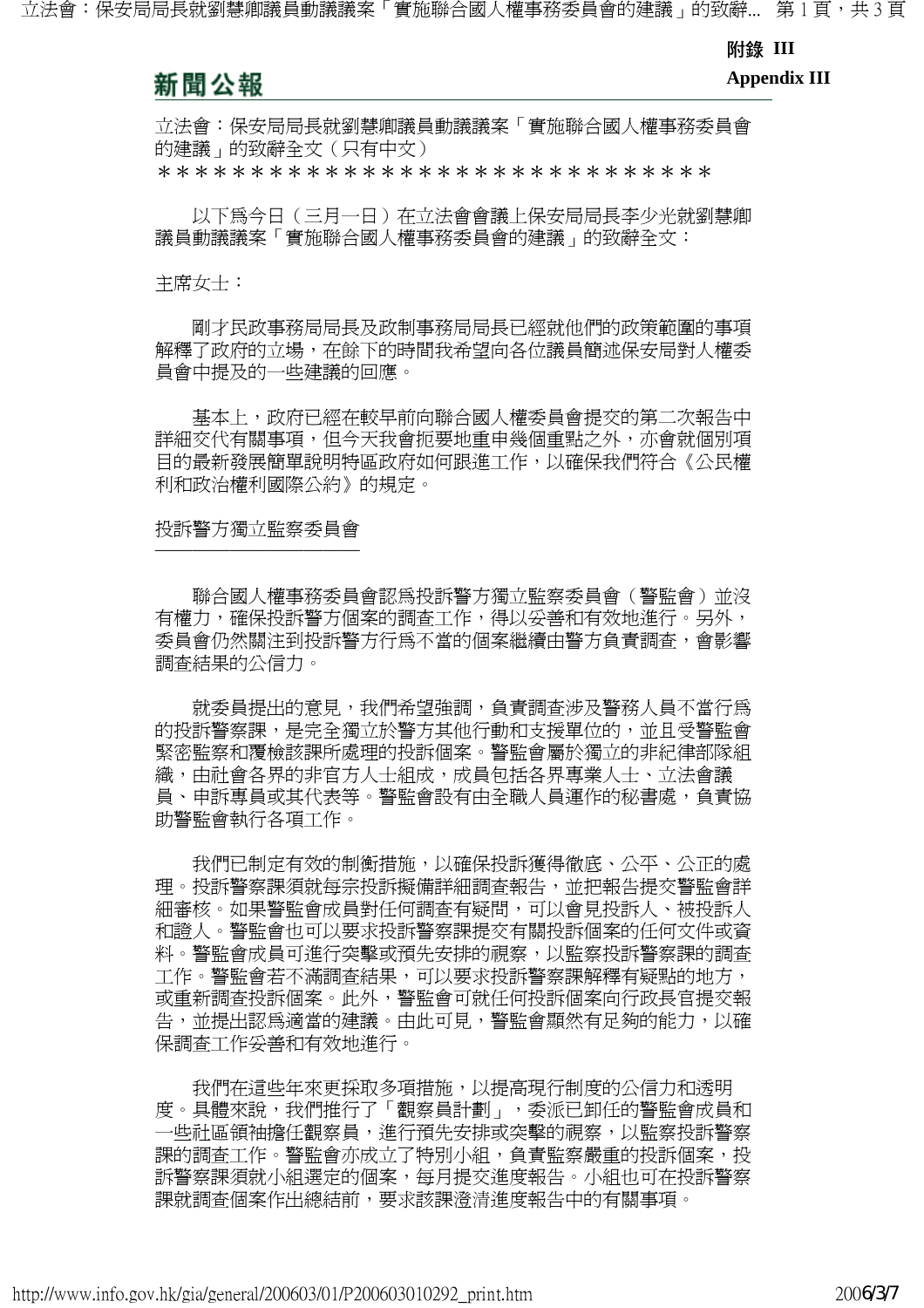立法會:保安局局長就劉慧卿議員動議議案「實施聯合國人權事務委員會的建議」的致辭... 第 2 頁,共 3 頁

為了進一步改善現行的制度,我們正擬備法律草案,把警監會改為法 定組織。我們正徵詢警監會對草案內容的意見。之後,我們會諮詢立法會 保安事務委員會,並盡快正式向立法會提交條例草案。

#### 截取通訊條例 ──────

 眾所周知,截取通訊是不可或缺的執法工具,而我們已於二○○六年 二月初發表我們規管執法機關進行截取通訊和秘密監察的立法建議的要 點,並就此與立法會保安事務委員會進行了三次會議,也和其他相關人士 和團體交流意見。正如我較早前所指出,我們將於三月八日向立法會提交 《截取通訊及監察條例草案》。就截取通訊而言,我們的建議與一九九六 年法改會有關截取通訊的報告書及一九九七年有關該題目的白紙條例草案 的建議大致相符。此外,我們亦加入了額外的保障措施。

我們這套建議提供一個全面的架構,規管執法機關在截取通訊及秘密 監察兩方面的行動。當中也參考了包括公約和其他有關的國際條文和法 例,引淮了多項重要的保障措施,存保障個人通訊私隱的權利,及保障公 眾安全的需要兩者之間,達至平衡。與我們現行的機制,以至立法會及公 眾曾討論的機制相比,都是一項很大的進步。

 在擬備這些建議時,我們已考慮立法會及各相關團體的意見。我們會 與立法會議員充份配合,以儘快審議這項條例草案。希望在各方的共同合 作下,有關草案可在本立法年度內得以通過,令執法機關能有效履行其保 護公共安全和維持治安的職責。

 至於《截取通訊條例》方面,其所訂的程序及準則在許多情況下會令 執法機關無法有效運作,而且該條例並未有提供如獨立監察機構的保障。 此外,《截取通訊條例》的適用範圍並不包括秘密監察,而秘密監察是非 常重要的執法工具。由於該條例存在許多缺點,我們認為現時的立法建議 遠爲優勝。我們希望大家能集中討論我們提出的條例草案,提供穩固的法 律基礎,讓執法機關繼續有效地保護市民,也能更好地保障市民的通訊私 隱。

#### 和平集會的權利 ───────

 法律要求公眾人士在使用公共地方時,要合理地互讓互諒。而在梁國 雄及其他人對香港特別行政區一案中,終審法院亦指出,和平集會的權利 同時亦意味着政府有明確的責任,須採取合理和適當措施,以確保合法舉 行的集會能和平進行。終審法院亦接納通知制度是有需要和是合乎憲法 的。終審法院裁定上訴人在公眾遊行舉行前未有遵照法例的規定通知警務 處處長,又不理會警方已發出的警告的罪行是成立的。至於法院在判詞中 就其他有關事宜的意見,執法人員在其日常職務中亦已予充份參考。

 當局一貫的政策目的,是要在保障個人言論自由與和平集會的權利, 以及維護社會整體利益之間,保持一個合適的平衡。其實,示威遊行已成 為香港人生活的一部份。在一九九七年七月至二○○六年一月期間,共有 18 628次公眾集會和遊行在本港舉行。其中警方只就二十一宗提出反對或 作出禁止,而當中九項集會或游行活動經更改路線、地點或規模後,最終 仍能舉行。

總結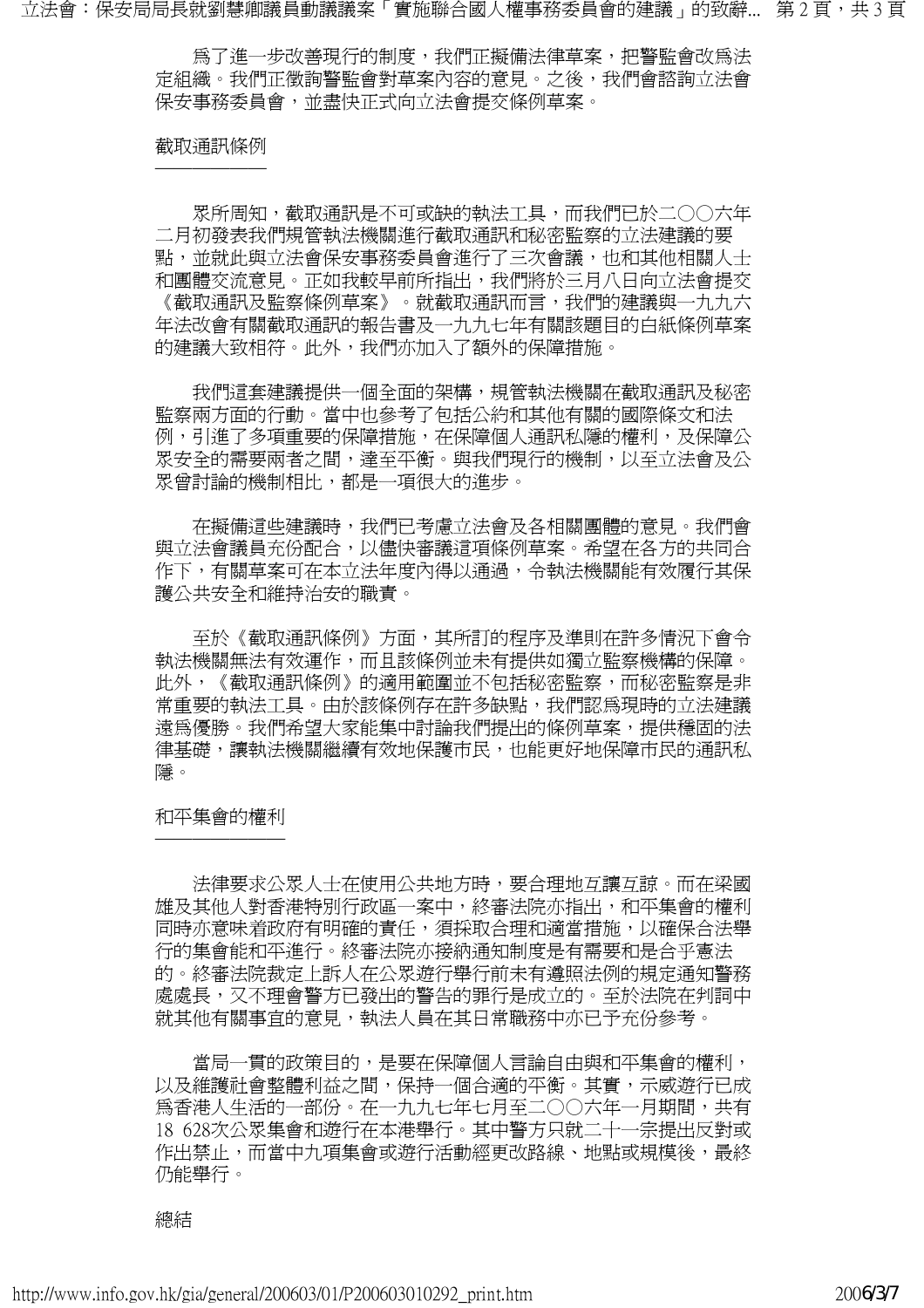立法會:保安局局長就劉慧卿議員動議議案「實施聯合國人權事務委員會的建議」的致辭... 第3頁,共3頁

 我必須強調,《基本法》第三章是本港保障各種基本公民權利和自由 的憲制根本。《基本法》第二十七條特別規定,香港居民享有言論及表達 等自由。《香港人權法案條例》(香港法律第383章)更把《公民權利和政 治權利國際公約》適用於本港的規定,以成文法訂立法律依據。

 特區政府完全瞭解到,這些自由和權利是現今社會不可或缺的原素。 我們會嚴格依法施政、維護香港居民的人權和自由。我們過往的成績,我 相信市民是有目共睹的。

主席女士,特區政府非常重視聯合國人權委員會的意見,如果日後的 建議是切實可行及合適本港社會整體利益,我們一定會採取行動予以落 實。劉慧卿議員的動議原意我們是充份理解的,但其中提及聯合國人權委 員會在將來可能提出的意見,我們認為並不是謹慎的做法。

本人謹此陳詞。

完

──

2006年3月1日(星期三) 香港時間19時07分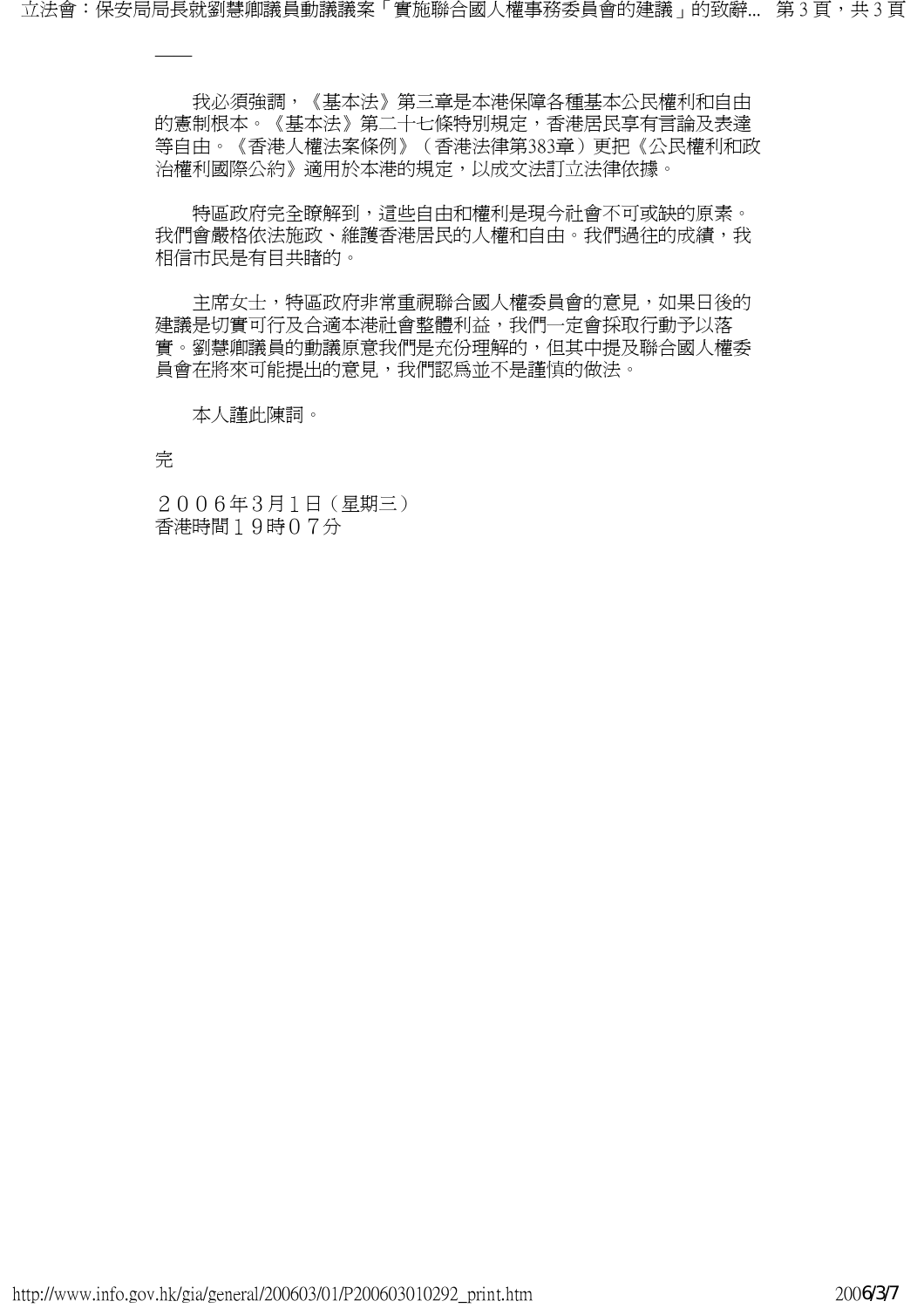## **Questions relating to the International Covenant on Civil and Political Rights raised by Members at Council meetings since the first term of the Legislative Council**

| <b>Meeting Date</b> | <b>Question</b>                                                                                                                                                                                                                                                                                                          |
|---------------------|--------------------------------------------------------------------------------------------------------------------------------------------------------------------------------------------------------------------------------------------------------------------------------------------------------------------------|
| 2 December 1998     | Hon LEUNG Yiu-chung raised an oral question on the<br>submission of reports by the Government of the Hong Kong<br>Special Administrative Region (HKSAR) under the International<br>Covenant on Civil and Political Rights (ICCPR) and the<br>International Covenant on Economic, Social and Cultural Rights<br>(ICESCR). |
| 9 June 1999         | Hon Ambrose CHEUNG raised an oral question on potential<br>breach of the Basic Law (BL) and relevant International<br>Covenant as a result of dissolution of the Provisional Municipal<br>Councils.                                                                                                                      |
| 24 November 1999    | Dr Hon YEUNG Sum raised an oral question on the<br>Government's follow-up action on the Concluding Observations<br>of the United Nations Human Rights Committee.                                                                                                                                                         |
| 8 December 1999     | Hon Emily LAU raised an oral question on the need to modify<br>the electoral systems to achieve full compliance with ICCPR.                                                                                                                                                                                              |
| 29 March 2000       | Hon Cyd HO raised a written question on the detention of<br>ex-prisoners pending deportation or removal.                                                                                                                                                                                                                 |
| 21 February 2001    | Hon Cyd HO raised a written question on the deportation and<br>removal of persons and the reservation with respect to relevant<br>provision of ICCPR.                                                                                                                                                                    |
| 12 December 2001    | Hon James TO raised an oral question on the Falun Gong<br>followers in Hong Kong and the protection of the freedom of<br>assembly and of speech under BL and ICCPR.                                                                                                                                                      |
| 18 December 2002    | Hon LEE Cheuk-yan raised a written question on the operation<br>of the Appeal Board on Public Meetings and Processions and<br>that its board members<br>had<br>ensure<br>full<br>measures to<br>understanding of, among others, ICCPR.                                                                                   |
| 9 April 2003        | Hon Cyd HO raised a written question on legal aid applications<br>in respect of litigations relating to breaches of the Hong Kong<br>Bills of Rights Ordinance and/or inconsistency with ICCPR.                                                                                                                          |
| 20 October 2004     | Hon Fred LI raised a written question on the accessibility of<br>polling stations by the mobility-handicapped persons to protect<br>their right to vote at elections.                                                                                                                                                    |